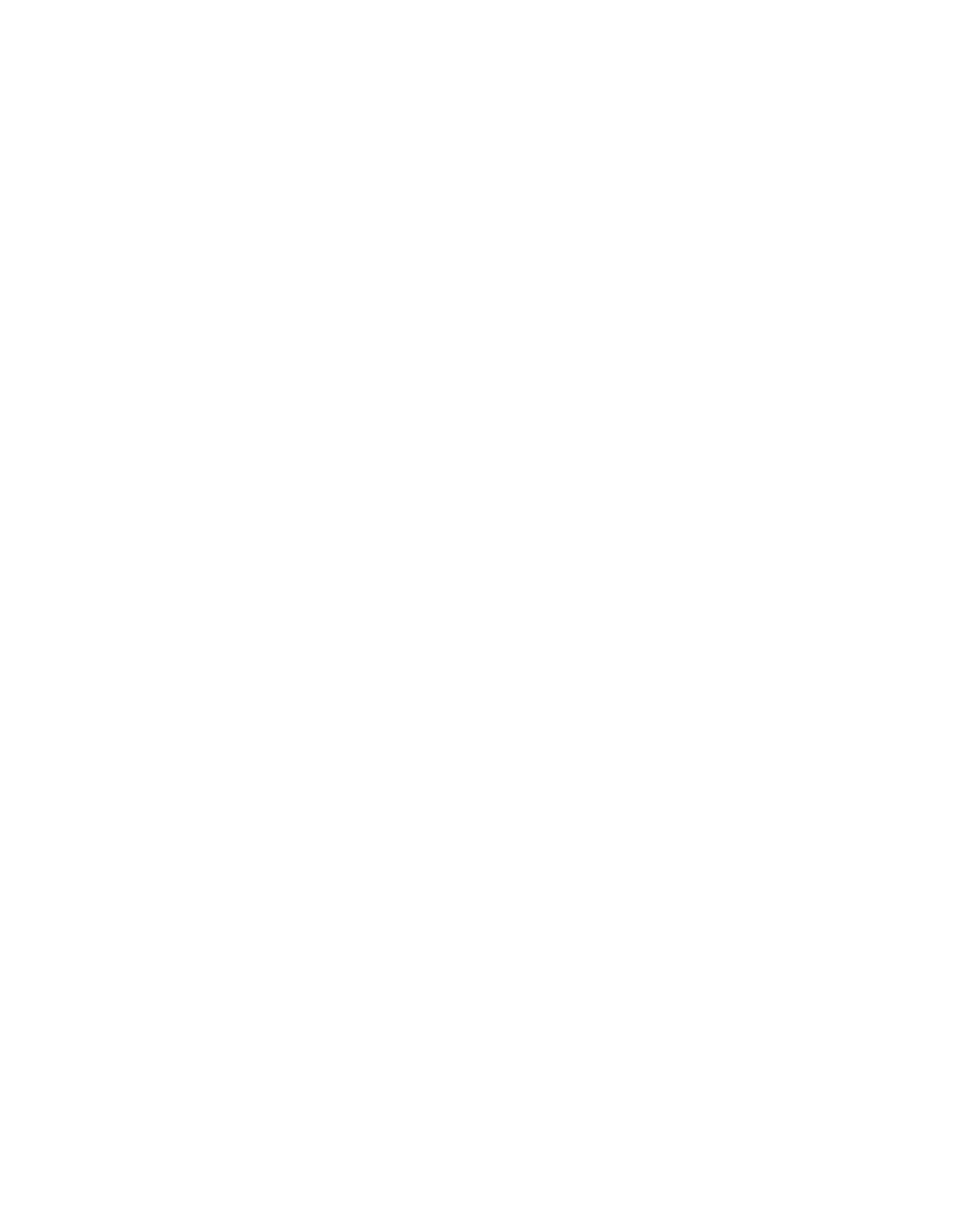# **Indice dei Contenuti**

| 1) |                                                                                                      |  |
|----|------------------------------------------------------------------------------------------------------|--|
| 2) |                                                                                                      |  |
| 3) |                                                                                                      |  |
| 4) |                                                                                                      |  |
| 5) |                                                                                                      |  |
| 6) |                                                                                                      |  |
| 7) |                                                                                                      |  |
| 8) | Procedure di reclamo, periodi di preavviso, scadenza e limiti dei reclami in garanzia ai sensi della |  |
| 9) |                                                                                                      |  |
|    |                                                                                                      |  |
|    |                                                                                                      |  |
|    |                                                                                                      |  |
|    |                                                                                                      |  |
|    |                                                                                                      |  |
|    |                                                                                                      |  |
|    |                                                                                                      |  |
|    |                                                                                                      |  |

Il contenuto di questo documento è soggetto a modifiche senza preavviso.<br>Per il documento più recente si prega di fare riferimento al sito ufficiale di Trina Solar: www.trinasolar.com. PS-M-0135 Rev. R Copyright © 01 marzo, 2022. Trina Solar Co., LtD.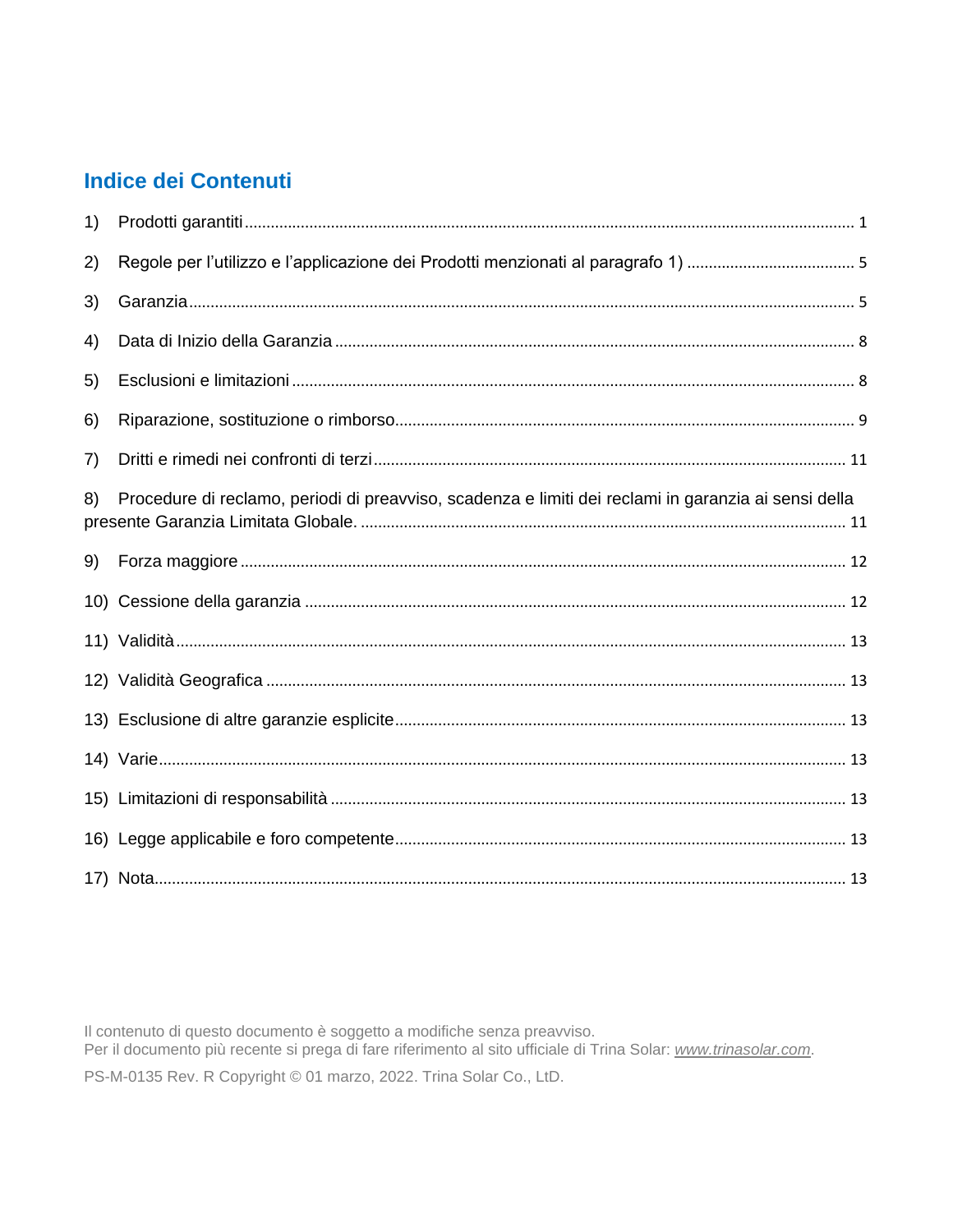# **Garanzia Limitata Globale**

Con il presente documento Trina Solar Co., Ltd ("Trina Solar") riconosce la seguente Garanzia Limitata Globale al primo cliente che installi (per utilizzo proprio) (l'"Acquirente") uno qualsiasi dei modelli della marca specificati (e nessun altro) dei moduli fotovoltaici solari di Trina Solar elencati di seguito e che rimangono nella loro sede di installazione originaria senza essere spostati o smontati dopo l'installazione iniziale (i "Prodotti"):

#### <span id="page-3-0"></span>**1) Prodotti garantiti**

(i)

La presente Garanzia Limitata Globale si applica esclusivamente ai seguenti Prodotti:

#### **a) Prodotti policristallini tipo P, con backsheet posteriore**

| TSM-***PA03          | TSM-***PA05          | TSM-***PA05.05       | TSM-***PA05.08       | TSM-***PA05A         |
|----------------------|----------------------|----------------------|----------------------|----------------------|
| TSM-***PA05A.05      | TSM-***PA05A.08      | TSM-***PA14          | TSM-***PA14A         | TSM-***PA05.002      |
| TSM-***PA05.052      | TSM-***PA05.082      | TSM-***PC03          | TSM-***PC05          | TSM-***PC05.01       |
| TSM-***PC05.05       | TSM-***PC05.08       | TSM-***PC05A         | TSM-***PC05A.05      | TSM-***PC05A.08      |
| TSM-***PC05B         | TSM-***PC05B.05      | TSM-***PC05B.08      | TSM-***PC14          | TSM-***PC14.08       |
| TSM-***PC14A         | TSM-***PC05A.002     | TSM-***PC05A.052     | TSM-***PC05A.082     | TSM-***PC05A.003     |
| TSM-***PC14.002      | TSM-***PC14.082      | TSM-***PC06          | TSM-***PC06.08       | TSM-***PC05A.08(II)  |
| TSM-***PC14(II)      | TSM-***PC14.08(II)   | TSM-***PC05A.002(II) | TSM-***PC05A.052(II) | TSM-***PC05A.082(II) |
| TSM-***PC14.002(II)  | TSM-***PC14.082(II)  | TSM-***PD05          | TSM-***PD05.05       | TSM-***PD05.08       |
| TSM-***PD05.50       | TSM-***PD05.002      | TSM-***PD05.052      | TSM-***PD05.082      | TSM-***PD14          |
| TSM-***PD14.08       | TSM-***PD14.002      | TSM-***PD05(II)      | TSM-***PD05.05(II)   | TSM-***PD05.08(II)   |
| TSM-***PD14(II)      | TSM-***PD14.08(II)   | TSM-***PD05.00S      | TSM-***PD05.05S      | TSM-***PD05.08S      |
| TSM-***PD05.05U      | TSM-***PD05.08U      | TSM-***PD05.00C      | TSM-***PD05.05C      | TSM-***PD05.08C      |
| TSM-***PD05.00D      | TSM-***PD05.05D      | TSM-***PD05.08D      | TSM-***PD14.00C      | TSM-***PE05A         |
| TSM-***PE05A.08      | TSM-***PE14A         | TSM-***PE14A.08      | TSM-***PE05A(II)     | TSM-***PE05A.08(II)  |
| TSM-***PE14A(II)     | TSM-***PE14A.08(II)  | TSM-***PE05H         | TSM-***PE05H.08      | TSM-***PE14H         |
| TSM-***PE14H.08      | TSM-***PD05H         | TSM-***PD14H         | TSM-***PD05HB.09     | TSM-***PE15H         |
| TSM-***PE15H.08      | TSM-***PE15H.09      | TSM-***PE06H         | TSM-***PE06H.08      | TSM-***PE06H.09      |
| TSM-***PE15A         | TSM-***PE15A.08      | TSM-***PE15A.09      | TSM-***PE06A         | TSM-***PE06A.08      |
| TSM-***PE06A.09      | TSM-***PD06H         | TSM-***PD06H.05      | TSM-***PD06H.08      | TSM-***PD06H.09      |
| TSM-***PD15H         | TSM-***PD15H.08      | TSM-***PD15H.09      | TSM-***PC06A         |                      |
|                      |                      |                      |                      |                      |
| (ii)                 |                      |                      |                      |                      |
| TSM-***PA05.10       | TSM-***PA05.15       | TSM-***PA05.18       | TSM-***PA05A.10      | TSM-***PA05A.15      |
| TSM-***PA05A.18      | TSM-***PC05.10       | TSM-***PC05.15       | TSM-***PC05.18       | TSM-***PC05A.10      |
| TSM-***PC05A.15      | TSM-***PC05A.18      | TSM-***PC05A.10(II)  | TSM-***PC05A.15(II)  | TSM-***PC05A.18 (II) |
| TSM-***PD05.T0       | T TSM-***PD05.T8     | TSM-***PD05.10       | TSM-***PD05.15       | TSM-***PD05.18       |
| TSM-***PD14.T0       | TSM-***PD14.T8       | TSM-***PD14.10       | TSM-***PD14.15       | TSM-***PD14.18       |
| TSM-***PD05.T0(II)   | TSM-***PD05.T8(II)   | TSM-***PD14.T0(II)   | TSM-***PD14.T8(II)   | TSM-***PE05A.T0      |
| TSM-***PE05A.T8      | TSM-***PE05A.T9      | TSM-***PE14A.T0      | TSM-***PE14A.T8      | TSM-***PE14A.T9      |
| TSM-***PE14B.T0      | TSM-***PE14B.T8      | TSM-***PE14B.T9      | TSM-***PE14B.T0(II)  | TSM-***PE14B.T8(II)  |
| TSM-***PE14B.T9(II)  | TSM-***PE14HB.T0     | TSM-***PE14HB.T8     | TSM-***PE14HB.T9     | TSM-***PE14HB.T0(II) |
| TSM-***PE14HB.T8(II) | TSM-***PE14HB.T9(II) | TSM-***PE05A.T0(II)  | TSM-***PE05A.T8(II)  | TSM-***PE05A.T9(II)  |
| TSM-***PE14A.T0(II)  | TSM-***PE14A.T8(II)  | TSM-***PE14A.T9(II)  | TSM-***PE05H.T0      | TSM-***PE05H.T8      |
| TSM-***PE05H.T9      | TSM-***PE05H.T0(II)  | TSM-***PE05H.T8(II)  | TSM-***PE05H.T9(II)  | TSM-***PE14H.T0      |
| TSM-***PE14H.T8      | TSM-***PD05H.T0      | TSM-***PD05H.T8      | TSM-***PD14H.T0      | TSM-***PD14H.T8      |
| TSM-***PD05HB.T9     | TSM-***PE15H.T0      | TSM-***PE15H.T8      | TSM-***PE15H.T9      | TSM-***PE06H.T0      |
| TSM-***PE06H.T8      | TSM-***PE06H.T9      | TSM-***PE06H.T0(II)  | TSM-***PE06H.T8(II)  | TSM-***PE06H.T9(II)  |
| TSM-***PE15A.T0      | TSM-***PE15A.T8      | TSM-***PE15A.T9      | TSM-***PE06A.T0      | TSM-***PE06A.T0      |
| TSM-***PE06A.T8      | TSM-***PE06A.T9      | TSM-***PD06H.T0      | TSM-***PD06H.T8      | TSM-***PD06H.T9      |
| TSM-***PD15H.T0      | TSM-***PD15H.T8      | TSM-***PD15H.T9      |                      |                      |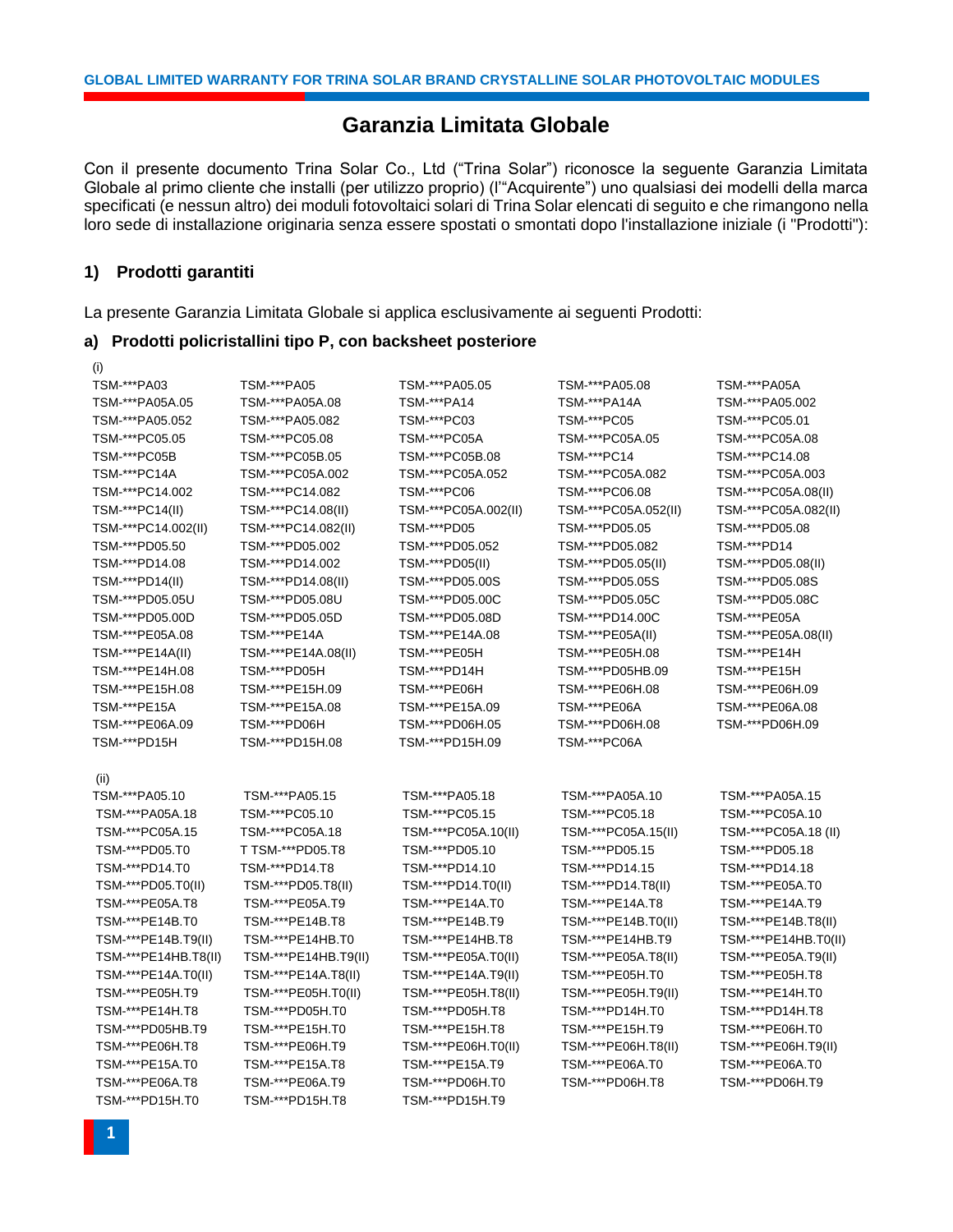

# **b) Prodotti monocristallini PERC tipo P, con backsheet posteriore**

 $\frac{1}{T}$ S

| TSM-***DA01          | TSM-***DA01.05       | TSM-***DA01A         | TSM-***DA01A.05      | TSM-***DA01A.08       |
|----------------------|----------------------|----------------------|----------------------|-----------------------|
| TSM- ***DA03         | TSM-***DA05          | TSM- ***DA01A.002    | TSM-***DA01A.052     | TSM-***DA01A.082      |
| TSM-***DC01          | TSM-***DC01.01       | TSM-***DC01.05       | TSM-***DC01A         | TSM-***DC01A.05       |
| TSM-DC01A.08         | TSM-***DC03          | TSM-***DC05          | TSM-***DC80          | TSM-***DC80.08        |
| TSM-***DC01A.002     | TSM-***DC01A.052     | TSM-***DC01A.082     | TSM-***DC05A         | TSM-***DC05A.05       |
| TSM-***DC05A.08      | TSM-***DC05A.002     | TSM-***DC05A.052     | TSM***DC05A.082      | TSM-***DC06           |
| TSM- ***DC06.08      | TSM-***DC03A(II)     | TSM-***DC03A.05(II)  | TSM-***DC03A.08(II)  | TSM-***DC05A(II)      |
| TSM-***DC05A.05(II)  | TSM-***DC05A.08(II)  | TSM-***DC05A.002(II) | TSM-***DC05A.052(II) | TSM- ***DC05A.082(II) |
| TSM-***DC06.08(II)   | TSM-***DD05A(II)     | TSM-***DD05A.05(II)  | TSM-***DD05A.08(II)  | TSM-***DD14A(II)      |
| TSM-***DD14A.08(II)  | TSM-***DD05A.052(II) | TSM-***DD05A.082(II) | TSM-***DD05A.05S(II) | TSM-***DD05A.08S(II)  |
| TSM-***DD05A.05U(II) | TSM-***DD05A.08U(II) | TSM-***DE05A(II)     | TSM-***DE05A.08(II)  | TSM-***DE14A(II)      |
| TSM-***DE14A.08(II)  | TSM-***DE05H(II)     | TSM-***DE05H.08(II)  | TSM-***DE14H(II)     | TSM-***DE14H.08(II)   |
| TSM-***DD05H(II)     | TSM-***DD14H(II)     | TSM-***DE06H(II)     | TSM-***DE06H.08(II)  | TSM-***DE06H.09(II)   |
| TSM-***DE06M(II)     | TSM-***DE06M.09(II)  | TSM-***DE15H(II)     | TSM-***DE15H.08(II)  | TSM-***DE15H.09(II)   |
| TSM-***DE15M(II)     | TSM-***DE15M.08(II)  | TSM-***DE15M.09(II)  | TSM-***DE06A(II)     | TSM-***DE06A.08(II)   |
| TSM-***DE06A.09(II)  | TSM-***DE15A(II)     | TSM-***DE15A.08(II)  | TSM-***DE15A.09(II)  | TSM-***DD15M (II)     |
| TSM-***DD15M.08 (II) | TSM-***DD15M.09 (II) | TSM-***DD06M (II)    | TSM-***DD06H (II)    | TSM-***DD06H.05 (II)  |
| TSM-***DD06H.08(II)  | TSM-***DD15H(II)     | TSM-***DD15H.05(II)  | TSM-***DD15H.08(II)  | TSM-***DE15X(II)      |
| TSM-***PE15H(II)     | TSM-***PE06H(II)     | TSM-***PE15M(II)     | TSM-***PE06M(II)     | TSM-***PE17H(II)      |
| TSM-***PE08H(II)     | TSM-***PE17M(II)     | TSM-***PE08M(II)     |                      |                       |
|                      |                      |                      |                      |                       |
| (II)                 |                      |                      |                      |                       |
| TSM-***DA01A.10      | TM-***DA01A.15       | TSM-***DA01A.18      | TSM-***DC01A.10      | TSM-***DC01A.15       |
| TSM-***DC01A.18      | TSM-***DD05A.T0(II)  | TSM-***DD05A.T8(II)  | TSM-***DD14A.T0(II)  | TSM-***DD14A.T8(II)   |
| TSM-***DE05A.T0(II)  | TSM-***DE05A.T8(II)  | TSM-***DE05A.T9(II)  | TSM-***DE14A.T0(II)  | TSM-***DE14A.T8(II)   |
| TSM-***DE14A.T9(II)  | TSM-***DE14B.T0(II)  | TSM-***DE14B.T8(II)  | TSM-***DE14B.T9(II)  | TSM-***DE05H.T0(II)   |
| TSM-***DE05H.T8(II)  | TSM-***DE14H.T0(II)  | TSM-***DE14H.T8(II)  | TSM-***DE14H.T9(II)  | TSM-***DD05H.T0(II)   |
| TSM-***DD05H.T8(II)  | TSM-***DD14H.T0(II)  | TSM-***DD14H.T8(II)  | TSM-***DE06H.T0(II)  | TSM-***DE06H.T8(II)   |
| TSM-***DE06H.T9(II)  | TSM-***DE06H.18(II)  | TSM-***DE06M.T0(II)  | TSM-***DE06M.T8(II)  | TSM-***DE06M.T9(II)   |
| TSM-***DD06M.T8(II)  | TSM-***DE15H.T0(II)  | TSM-***DE15H.T8(II)  | TSM-***DE15H.T9(II)  | TSM-***DE15M.T0(II)   |
| TSM-***DE15M.T8(II)  | TSM-***DE15M.T9(II)  | TSM-***DE06A.T0(II)  | TSM-***DE06A.T8(II)  | TSM-***DE06A.T9(II)   |
| TSM-***DE15A.T0(II)  | TSM-***DE15A.T8(II)  | TSM-***DE15A.T9(II)  | TSM-***DE15B.T0(II)  | TSM-***DE15B.T8(II)   |
| TSM-***DE15B.T9(II)  | TSM-***DD15M.T0(II)  | TSM-***DD15M.T8(II)  | TSM-***DD15M.T9(II)  | TSM-***DD06M.18(II)   |
| TSM-***DD06M.T0(II)  | TSM-***DD06M.T8(II)  | TSM-***DD06M.T9(II)  | TSM-***DD06H.T0(II)  | TSM-***DD06H.T9(II)   |
| TSM-***DD06H.T8(II)  | TSM-***DD06H.18(II)  | TSM-***DD06A.T0(II)  | TSM-***DD06A.T8(II)  | TSM-***DD06A.T9(II)   |
| TSM-***DD15A.T0(II)  | TSM-***DD15A.T8(II)  | TSM-***DD15A.T9(II)  | TSM-***PE15H.T0(II)  | TSM-***PE06H.T0(II)   |
| TSM-***PE15M.T0(II)  | TSM-***PE06M.T0(II)  | TSM-***PE17H.T0(II)  | TSM-***PE08H.T0(II)  | TSM-***PE17M.T0(II)   |
| TSM-***PE08M.T0(II)  |                      |                      |                      |                       |
|                      |                      |                      |                      |                       |
| (III)                |                      |                      |                      |                       |
| TSM-***DD06M.05(II)  | TSM-***DE06M.05(II)  | TSM-***DE06X.05(II)  | TSM-***DD06X.05(II)  | TSM-***DE09.05        |
| TSM-***DD09.05       | TSM-***DE09.B5       |                      |                      |                       |
|                      |                      |                      |                      |                       |
| (iv)                 |                      |                      |                      |                       |
| TSM-***DE08M(II)     | TSM-***DD08M(II)     | TSM-***DE17M(II)     | TSM-***DD17M(II)     | TSM-***DE17M.08(II)   |
| TSM-***DD17M.08(II)  | TSM-***DE18M(II)     | TSM-***DD18M(II)     | TSM-***DE21          | TSM-***DE21.08        |
| TSM-***DD21          | TSM-***DD21.08       | TSM-***DE19          | TSM-***DE19.08       | TSM-***DD19           |
| TSM-***DD19.08       | TSM-***DE20          | TSM-***DE20.08       | TSM-***DD20          | TSM-***DD20.08        |
| TSM-***DE18          | TSM-***DE18.08       | TSM-***DD18          | TSM-***DD18.08       | TSM-***DD09           |
| TSM-***DE15V(II)     | TSM-***DE09          | TSM-***DE15MB(II)    | TSM-***DE171H(II)    | TSM-***DC082H.08(II)  |
| TSM-***DE20.B0       | TSM-***DE09.B0       |                      |                      |                       |
|                      |                      |                      |                      |                       |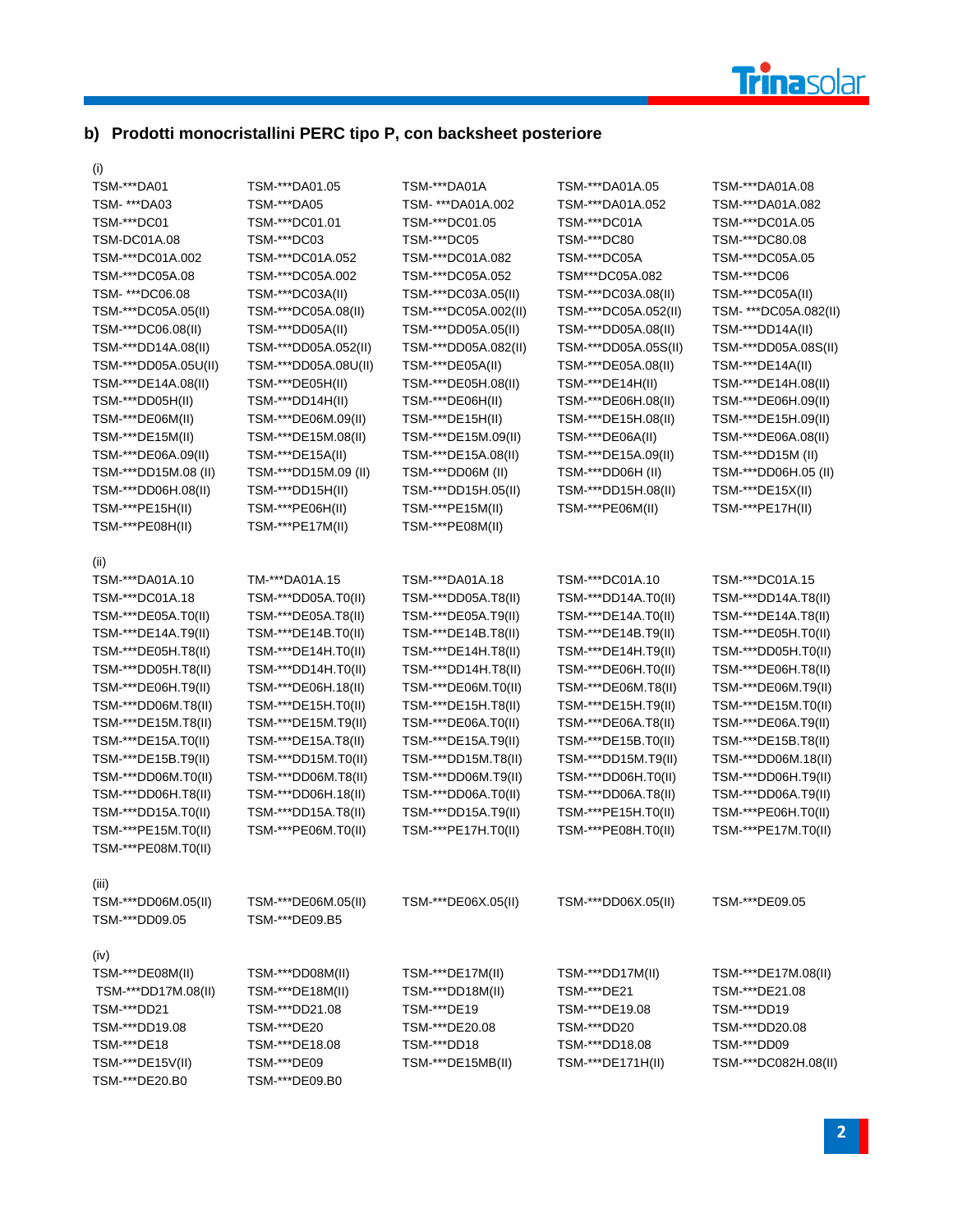(i)

(v)

(i)

**3**

| TSM-***DEG40.47(II)  | TSM-***DEG5.40(II)   | TSM-***DEG5.47(II)   | TSM-***DEG14.40(II)  | TSM-***DEG14.47(II)  |
|----------------------|----------------------|----------------------|----------------------|----------------------|
| TSM-***DEG5H(II)     | TSM-***DEG14H(II)    | TSM-***DEG5H(II)     | TSM-***DEG5H.40(II)  | TSM-***DEG5H.07(II)  |
| TSM-***DEG5H.47(II)  | TSM-***DEG14H(II)    | TSM-***DEG14H.40(II) | TSM-***DEG14H.07(II) | TSM-***DEG14H.47(II) |
| TSM-***DEG6H(II)     | TSM-***DEG6M(II)     | TSM-***DDG6M(II)     | TSM-***DEG15H(II)    | TSM-***DEG15M(II)    |
| TSM-***DDG6H(II)     | TSM-***DEG6(II)      | TSM-***DEG15(II)     |                      |                      |
| (ii)                 |                      |                      |                      |                      |
| TSM-***DEG14.20(II)  | TSM-***DEG5.20(II)   | TSM-***DEG5.27(II)   | TSM-***DEG5H.20(II)  | TSM-***DEG5H.27(II)  |
| TSM-***DEG14H.20(II) | TSM-***DEG14H.27(II) | TSM-***DEG6H.20(II)  | TSM-***DEG6M.20(II)  | TSM-***DEG15H.20(II) |
| TSM-***DEG15M.20(II) | TSM-***DDG6M.20(II)  | TSM-***DDG6H.20(II)  | TSM-***DEG6.20(II)   | TSM-***DEG15.20(II)  |
| (iii)                |                      |                      |                      |                      |
| TSM-***DEG8M.20(II)  | TSM-***DEG17M.20(II) | TSM-***DEG18M.20(II) | TSM-DEG9.20          |                      |

#### **d) Prodotti Duomax monocristallini PERC tipo P, con doppio vetro**

| TSM-***PEG40.07       | TSM-***PEG5.40      | TSM-***PEG5.47      | TSM-***PEG14.40      | TSM-***PEG14.47      |
|-----------------------|---------------------|---------------------|----------------------|----------------------|
| TSM-***PEG5H          | TSM-***PEG14H       | TSM-***PEG5H.40     | TSM-***PEG5H.07      | TSM-***PEG5H.47      |
| TSM-***PEG14H.40      | TSM-**PEG14H.07     | TSM-***PEG14H.47    | TSM-***PEG5H(II)     | TSM-***PEG5H.40(II)  |
| TSM-***PEG5H.07(II)   | TSM-***PEG5H.47(II) | TSM-***PEG14H(II)   | TSM-***PEG14H.40(II) | TSM-***PEG14H.07(II) |
| TSM-***PEG14H.47(II)  | TSM-***PEG15H       | TSM-***PEG15        | TSM-***PEG15H(II)    | TSM-***PEG15(II)     |
| TSM-***PEG6H          | TSM-***PEG6         | TSM-***PEG6(II)     | TSM-***PEG15M(II)    | TSM-***PEG6M (II)    |
| (ii)                  |                     |                     |                      |                      |
| TSM-***PEG5.20        | TSM-***PEG5.27      | TSM-***PEG14.20     | TSM-**PEG5H.20       | TSM-***PEG5H.27      |
|                       |                     |                     |                      |                      |
| TSM-***PEG14H.20      | TSM-***PEG14H.27    | TSM-***PEG5H.20(II) | TSM-***PEG5H.27(II)  | TSM-***PEG14H.20(II) |
| TSM-***PEG14H.27((II) | TSM-***PEG15H.20    | TSM-***PEG15.20     | TSM-***PEG15H.20(II) | TSM-***PEG15.20(II)  |
| TSM-***PEG6H.20       | TSM-***PEG6.20      | TSM-***PEG6.20(II)  |                      |                      |

TSM-\*\*\*DEG40.07(II) TSM-\*\*\*DEG5(II) TSM-\*\*\*DEG5.07(II) TSM-\*\*\*DEG14(II) TSM-\*\*DEG14.07(II)

TSM-\*\*\*PDG5 TSM-\*\*\*PDG5.07 TSM-\*\*\*PDG5.50 TSM-\*\*\*PEG5 TSM-\*\*\*PEG5.07 TSM-\*\*\*PEG5.50 TSM-\*\*\*PEG14 TSM-\*\*\*PEG14(II) TSM-\*\*\*PEG40.40 TSM-\*\*\*PEG40.47

# **c) Prodotti Duomax policristallini tipo P, con doppio vetro**

TSM-\*\*\*DE18M.T8(II) TSM-\*\*\*DD18M.T8(II)

| (vi)<br>TSM-***DE06XC.08(II)<br>TSM-***DE08M.08(II)<br>TSM-***DE09.B8 | TSM-***DD06XC.08(II)<br>TSM-*** DD06M.08(II) | TSM-***DE09.08<br>TSM-*** DE06M.08(II) | TSM-*** DD09.08<br>TSM-***DE18M.08(II) | TSM-*** DD08M.08(II)<br>TSM-***DD18M.08(II) |
|-----------------------------------------------------------------------|----------------------------------------------|----------------------------------------|----------------------------------------|---------------------------------------------|
| (vii)<br>TSM-***DE19C                                                 |                                              |                                        |                                        |                                             |
| (viii)<br>TSM-***DE06XC.07(II)                                        | TSM-***DE06XC.05(II)                         | TSM-***DE09C.07                        | TSM-***DE09C.05                        |                                             |

#### **GLOBAL LIMITED WARRANTY FOR TRINA SOLAR BRAND CRYSTALLINE SOLAR PHOTOVOLTAIC MODULES**

TSM-\*\*\*DE08M.T0(II), TSM-\*\*\*DE17M.T0(II) TSM-\*\*\*DD08M.T0(II) TSM-\*\*\*DD17M.T0(II) TSM-\*\*\*DE08M.T8(II) TSM-\*\*\*DE17M.T8(II) TSM-\*\*\*DD08M.T8(II) TSM-\*\*\*DD17M.T8(II) TSM-\*\*\*DE18M.T0(II) TSM-\*\*\*DD18M.T0(II)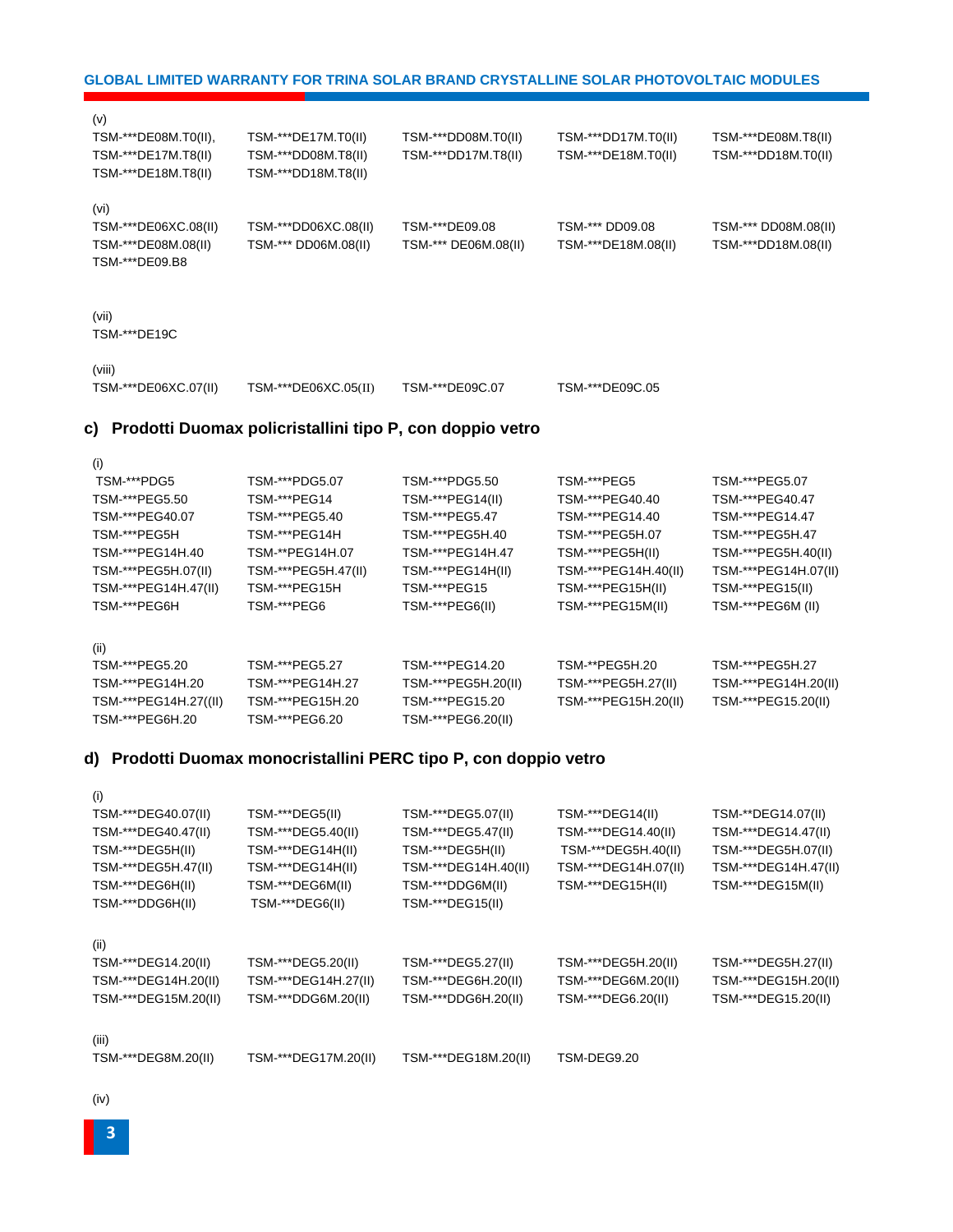

TSM-DEG9.28 TSM-\*\*\*DEG18M.28(II)

# **e) Prodotti Duomax Twin monocristallini PERC bifacciali tipo P, con doppio vetro**

| (i)                                                                                                                      |  |
|--------------------------------------------------------------------------------------------------------------------------|--|
| TSM-***DEG5C.07(II)<br>TSM-***DEG5C(II)<br>TSM-***DEG14C.07(II),<br>TSM-***DEG14C(II)<br>TSM-***DEG5HC(II)               |  |
| TSM-***DEG14HC(II)<br>TSM-***DEG15MC(II)<br>TSM-***DEG5HC.07(II)<br>TSM-***DEG14HC.07(II)<br>TSM-***DEG15HC(II)          |  |
| TSM-***DEG6HC(II)<br>TSM-***DEG6MC(II)<br>TSM-***DEG15C(II)<br>TSM-***DEG15C.07(II)                                      |  |
| (ii)                                                                                                                     |  |
| TSM-***DEG5C.27(II)<br>TSM-***DEG14C.27(II)<br>TSM-***DEG5C.20(II)<br>TSM-***DEG14C.20(II)<br>TSM-***DEG5HC.20(II)       |  |
| TSM-***DEG5HC.27(II)<br>TSM-***DEG14HC.20(II)<br>TSM-***DEG14HC.27(II)<br>TSM-***DEG15HC.20(II)<br>TSM-***DEG15MC.20(II) |  |
| TSM-***DEG6HC.20(II)<br>TSM-***DEG6MC.20(II)<br>TSM-***DEG6C.20(II)<br>TSM-***DEG6C.20(II)<br>TSM-***DEG15C(II)          |  |
| TSM***DEG15MC.27(II)<br>TSM-***DEG15C.20(II)                                                                             |  |
| (iii)                                                                                                                    |  |
| TSM-***DEG17MC.20(II)<br>TSM-***DEG18MC.20(II)<br>TSM-*** DEG21C.20<br>TSM-***DEG8MC.20 (II)<br>TSM-***DEG21C.28         |  |
| TSM-***DDG21C.20<br>TSM-***DDG21C.28<br>TSM-***DEG19C.20<br>TSM-*** DEG19C.28<br>TSM-***DDG19C.20                        |  |
| TSM-***DDG19C.28<br>TSM-***DDG20C.20<br>TSM-***DEG20C.20<br>TSM-***DEG20C.28<br>TSM-***DDG20C.28                         |  |
| TSM-***DEG15VC.20(II)<br>TSM-*** DEG18C.20<br>TSM-*** DDG18C.20<br>TSM-*** DEG18C.28<br>TSM-*** DDG18C.28                |  |
|                                                                                                                          |  |

```
(iv)
TSM-DEG9C.27
```
# **f) Prodotti Duomax Twin monocristallini bifacciali di tipo N, con doppio vetro**

```
(i)
TSM-***NEG16MC(II) TSM-***NEG7MC(II)
(ii)
TSM-***NEG15MC.20(II) TSM-***NEG16MC.20(II) TSM-***NEG7MC.20(II) TSM-***NEG15XC.20(II)
(iii)
TSM-***NEG19C.20 TSM-***NEG20C.20 TSM-***NEG21C.20
```
(iv) TSM-\*\*\*NEG9C.27

# **g) Prodotti Duomax monocristallini bifacciali di tipo N, con doppio vetro**

(i) TSM-\*\*\*NEG9.20

(ii) TSM-\*\*\*NEG9.28

# **h) Morsetto**

Trina Clamp II Applicabile ai seguenti prodotti: TSM-\*\*\*DE09.B0 TSM-\*\*\*DE09.B8 TSM-\*\*\*DE09.B5 TSM-\*\*\*DE20.B0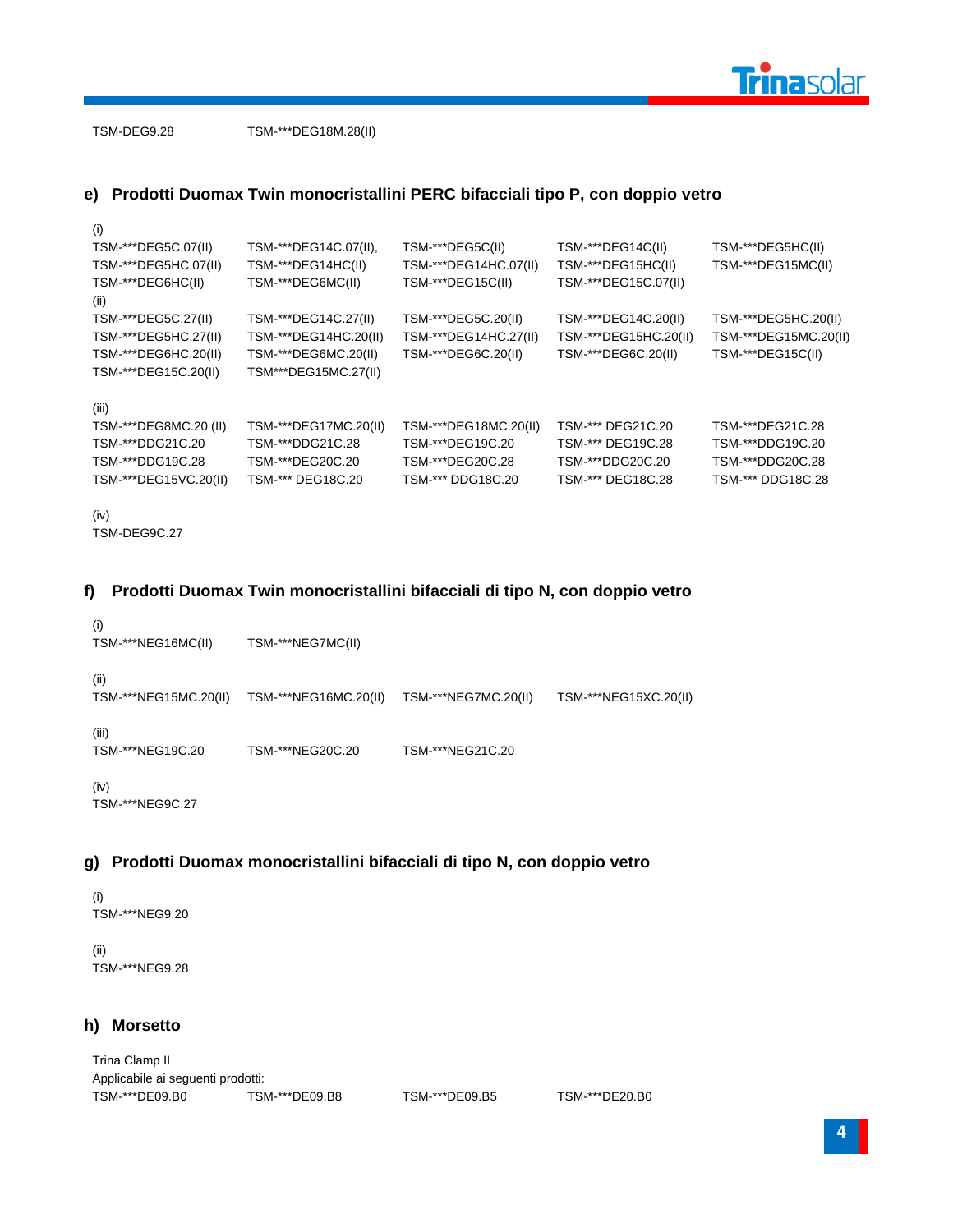**Nota**: Il carattere di riempimento "\*\*\*" indica in ciascun caso la potenza riportata nella relativa Scheda Tecnica di Prodotto (per esempio "TSM-285PE06H").

# <span id="page-7-0"></span>**2) Regole per l'utilizzo e l'applicazione dei Prodotti menzionati al paragrafo 1)**

Trina Solar ha stabilito alcune regole di utilizzo e applicazione per i Prodotti (si veda l'Appendice: "Regole di applicazione per i moduli climatici") per garantire la funzionalità, la durata e le prestazioni in diverse circostanze climatiche.

Solo i Prodotti menzionati all'Art. 1) c), d), e), f), g) su sistemi galleggianti sopra superfici acquatiche.

Per i prodotti non utilizzati in conformità con le regole stabilite nella presente Appendice, la presente Garanzia Limitata non sarà operativa. Eventuali conseguenze, rischi, perdite o danni causati da eventuali violazioni da parte dell'acquirente alle "Regole di applicazione dei moduli climatici", sono a carico dell'acquirente.

|    | <b>Ambiente</b>                                                        | <b>Temperature</b>                                                    | Umidità relativa                                             | <b>Irradianza</b><br>kwh/m2 |
|----|------------------------------------------------------------------------|-----------------------------------------------------------------------|--------------------------------------------------------------|-----------------------------|
| 1) | Zona ad alta temperatura e<br>alta umidità                             | Temperatura media annuale > 23°C<br>Temperatura minima mensile > 18°C | Media annuale $RH > 70\%$<br>Media minima mensile RH<br>>60% |                             |
| 2) | Differenza di temperatura<br>elevata e area di<br>irradiazione elevata | Regione desertica del Gobi                                            |                                                              | >1800                       |
| 3) | Area fredda (Bassa<br>irradiazione)                                    | $\leq$ -10°C (Temperatura minima<br>mensile)                          |                                                              | < 1400                      |
| 4) | <b>Normale</b>                                                         | Non menzionata dai n. 1 - 3 sopra                                     |                                                              |                             |

# <span id="page-7-1"></span>**3) Garanzia**

# **a) 10 anni di Garanzia Limitata del Prodotto**

Per i prodotti elencati all'Art. 1) c) (i), d) (i), e) (i), f) (i), h) Trina Solar garantisce che per un periodo di dieci anni a partire dalla Data di inizio della Garanzia (come definito all'Art. 4) non vi saranno difetti di fabbricazione o nella fabbricazione dei materiali che impediscano materialmente il funzionamento della produzione di energia dei Prodotti.

Se l'Acquirente è a conoscenza o avrebbe dovuto essere a conoscenza di tali difetti di progettazione, materiale, lavorazione o fabbricazione prima dell'installazione dei Prodotti e tuttavia installa i Prodotti senza dare a Trina Solar l'opportunità di rimediare a tali difetti prima dell'installazione, l'Acquirente dovrà sostenere i costi aggiuntivi sostenuti per la correzione di tali difetti dopo l'installazione.

Questa Garanzia Limitata copre la rottura del vetro a condizione che la rottura non sia determinata da una causa esterna (ovvero copre solo la rottura causata dal vetro stesso o dal modulo).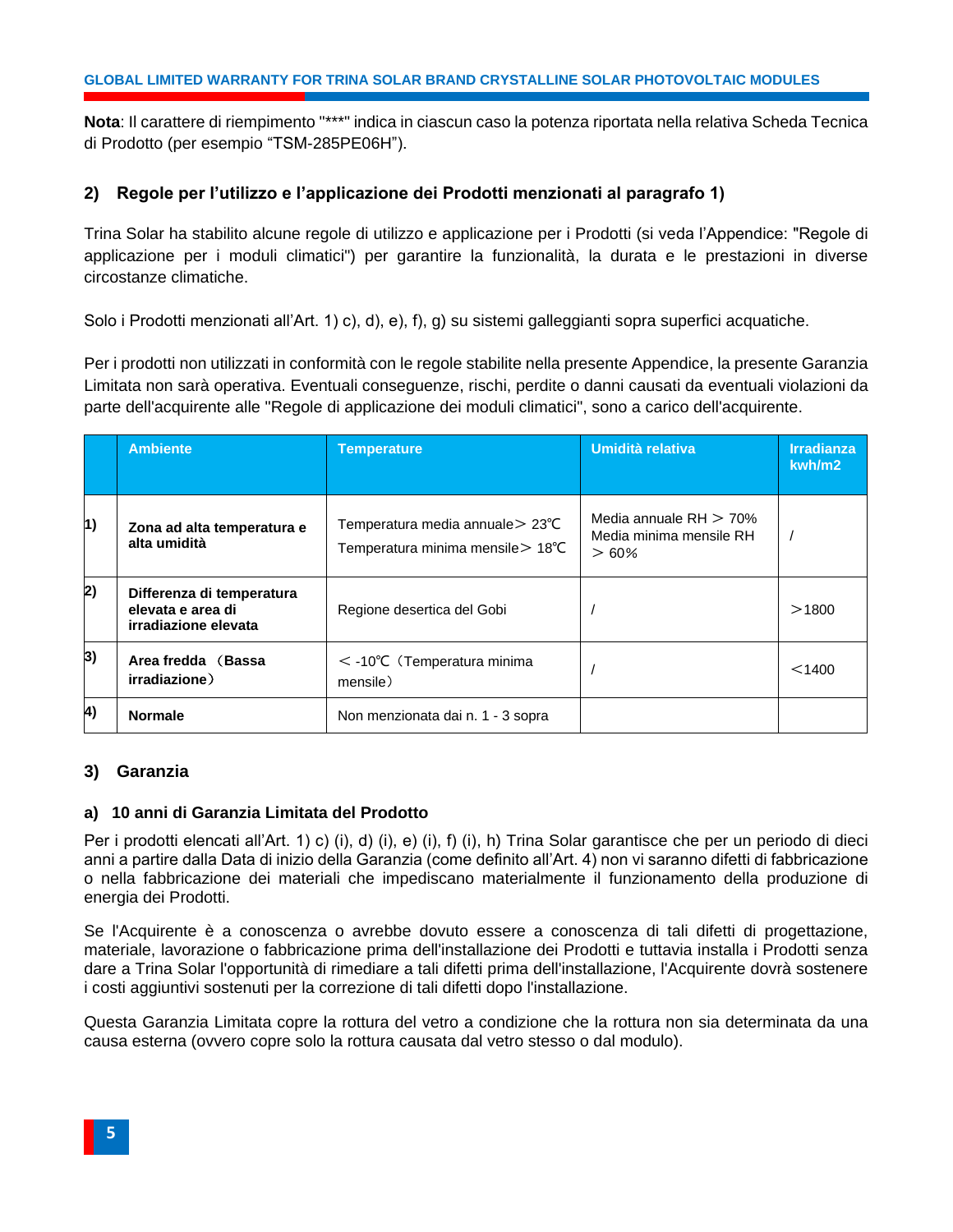

Per il Trina Clamp II di cui all'Art. 1), lettera h), la garanzia di Trina Solar è limitata ai difetti causati da guasti meccanici (ad esempio, frantumazione, deformazione del Trina Clamp), indipendentemente dal fatto che tali difetti impediscano sostanzialmente le prestazioni dei moduli solari.

L'eventuale deterioramento dell'aspetto del/i Prodotto/i (inclusi, a titolo non esaustivo, graffi, macchie, usura meccanica, ruggine o muffa) o qualsiasi altra alterazione del/i Prodotto/i che si verifichi dopo la consegna all'Acquirente (Incoterm 2020) non costituiscono un difetto ai sensi della presente Garanzia Limitata.

# **b) 12 anni di Garanzia Limitata del Prodotto**

Per i prodotti elencati all'Art. 1) a), b) (i), (ii), (iv), (v), (vii), c) (ii), d) (ii), (iii), e) (ii), (iii), f) (ii), (iii), g) (i) Trina Solar garantisce che per un periodo di dodici anni a decorrere dalla Data di inizio della Garanzia (come definita all'Art. 4) non ci saranno difetti di materiale, lavorazione o fabbricazione che impediscano materialmente il funzionamento della produzione di energia dei Prodotti.

Se l'Acquirente è a conoscenza o avrebbe dovuto essere a conoscenza di tali difetti di progettazione, materiale, lavorazione o fabbricazione prima dell'installazione dei Prodotti e tuttavia installa i Prodotti senza dare a Trina Solar l'opportunità di rimediare a tali difetti prima dell'installazione, l'Acquirente dovrà sostenere i costi aggiuntivi sostenuti per la correzione di tali difetti dopo l'installazione.

La presente Garanzia Limitata copre la rottura del vetro a condizione che la rottura non sia determinata da una causa esterna (ovvero copre solo la rottura causata dal vetro stesso o dal modulo).

L'eventuale deterioramento dell'aspetto del/i Prodotto/i (inclusi, a titolo non esaustivo, graffi, macchie, usura meccanica, ruggine o muffa) o qualsiasi altra alterazione del/i Prodotto/i che si verifichi dopo la consegna all'Acquirente (Incoterms 2020) non costituiscono un difetto ai sensi della presente Garanzia Limitata.

# **c) 15 anni di Garanzia Limitata del Prodotto**

Per i prodotti elencati all'Art. 1) b) (iii), (vi), (viii), d) (iv), e) (iv), f) (iv), g) (ii) Trina Solar garantisce che per un periodo di quindici anni a decorrere dalla Data di inizio della Garanzia (come definito all'Art. 4) non vi saranno difetti di materiale, lavorazione o fabbricazione che impediscano materialmente il funzionamento della produzione di energia dei Prodotti.

Se l'Acquirente è a conoscenza o avrebbe dovuto essere a conoscenza di tali difetti di progettazione, materiale, lavorazione o fabbricazione prima dell'installazione dei Prodotti e tuttavia installa i Prodotti senza dare a Trina Solar l'opportunità di rimediare a tali difetti prima dell'installazione, l'Acquirente dovrà sostenere i costi aggiuntivi sostenuti per la correzione di tali difetti dopo l'installazione.

La presente Garanzia Limitata copre la rottura del vetro a condizione che la rottura non sia determinata da una causa esterna (ovvero copre solo la rottura causata dal vetro stesso o dal modulo).

L'eventuale deterioramento dell'aspetto del/i Prodotto/i (inclusi, a titolo non esaustivo, graffi, macchie, usura meccanica, ruggine, muffa, deterioramento o scolorimento) o qualsiasi altra alterazione del/i Prodotto/i che si verifichi dopo la consegna all'Acquirente (Incoterms 2020) non costituiscono un difetto ai sensi della presente Garanzia Limitata.

# **d) 25 anni di Garanzia Limitata di potenzia in uscita per I prodotti in vetro a lastra posteriore**

Inoltre, per i Prodotti elencati all'Art. 1) a), b) Trina Solar garantisce che per un periodo di venticinque anni a partire dalla Data di Inizio della Garanzia (come definita all'Art. 4) la perdita di potenza in uscita per i Prodotti non supererà la potenza iniziale garantita, definita come Watt di Potenza di Picco Pmax(Wp) più i Watt di Potenza di Picco Pmax(Wp) moltiplicata per il limite inferiore della Tolleranza di Potenza di Uscita Pmax (%) - come specificata nella relativa Scheda Tecnica del Prodotto e misurata in condizioni di test standard (STC: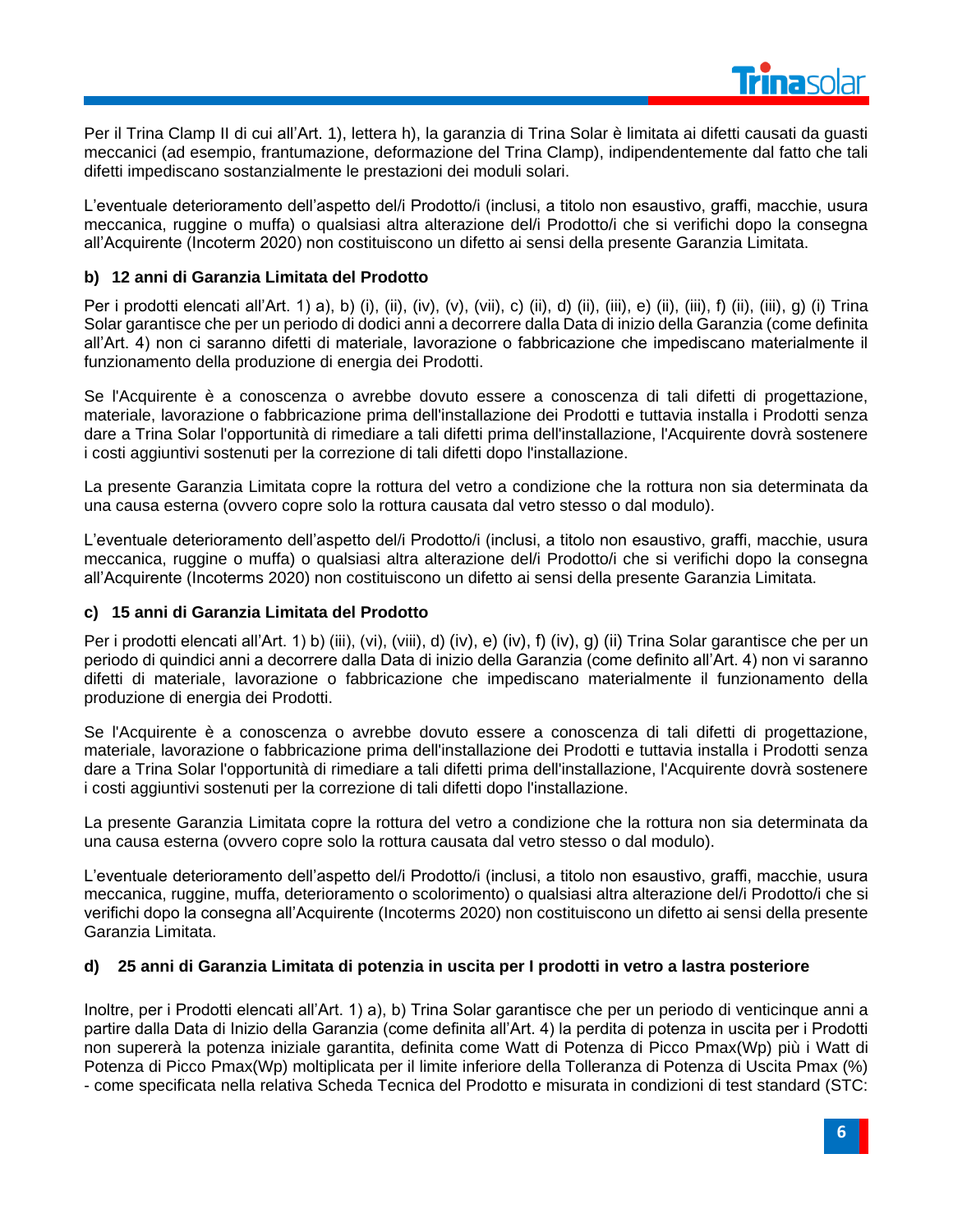irraggiamento 1000w/m², temperatura 25°C, AM 1,5), e la misurazione sarà eseguita da Trina Solar o da un istituto di controllo esterno accettato da Trina Solar e dal cliente:

- per i Prodotti policristallini (identificati all'Articolo 1 a): 2,5% nel primo anno, dal 2° al 25° anno il calo medio annuo della potenza non sarà superiore allo 0,65%. Entro la fine del 25° anno, la potenza di uscita effettiva non sarà inferiore all'81,9%;
- per i prodotti monocristallini PERC (come definiti all'art.1) b) (i), (ii)): 2,5% nel primo anno; dal 2° anno al 25° anno il calo medio annuo della potenza non sarà superiore allo 0,6%. Entro la fine del 25° anno la potenza effettiva non sarà inferiore all'83,1%;
- per i prodotti monocristallini PERC (come definiti al punto 1) b) (iii), (iv), (v), (iv), (vii), (viii)): 2 % nel primo anno; dal 2° anno al 25° anno, il calo medio annuo della potenza non sarà superiore allo 0,55 %; alla fine del 25° anno, la potenza effettiva non sarà inferiore all'84,8 %.

(NOTA: In base alle STC, si dovrà tenere conto dell'incertezza del sistema di misura per tutte le misurazioni della potenza di uscita effettiva).

# **e) 30 anni di Garanzia Limitata della Potenza in uscita per prodotti in vetro doppio**

(i) Lato anteriore:

Inoltre, per i Prodotti elencati all'Art.1) c), d) e il lato anteriore (senza J-Box) dei Prodotti elencati all'Art. 1) e), f), g) Trina Solar garantisce che per un periodo di trenta anni dalla data di inizio della garanzia (come definita all'Art. 4) la perdita di potenza in uscita per i Prodotti non supererà la potenza iniziale garantita, definita come Watt di Potenza di Picco Pmax(Wp) più i Watt di Potenza di Picco Pmax(Wp) moltiplicata per il limite inferiore della Tolleranza di Potenza di Uscita Pmax (%) - come specificata nella relativa Scheda Tecnica del Prodotto e misurata in condizioni di test standard (STC: irraggiamento 1000w/m², temperatura 25°C, AM 1,5), e la misurazione sarà eseguita da Trina Solar o da un istituto di controllo esterno accettato da Trina Solar e dal cliente:

- per i prodotti policristallini Duomax (come definiti all'Art. 1) c), per i prodotti monocristallini PERC Duomax di tipo P (come definiti all'Art. 1) d) i), ii), per il lato anteriore (senza J-Box) dei prodotti Mono PERC Duomax Twin di tipo P (come definiti all'Art. 1) e) i), ii)): 2,5% nel primo anno; dal 2° anno al 30° anno, il calo medio annuo di potenza non sarà superiore allo 0,5%; alla fine del 30° anno, la potenza effettiva non sarà inferiore all'83%;
- per i prodotti monocristallini PERC Duomax monocristallini PERC di tipo P (come definiti all'Art. 1) d) (iii), (iv) per il lato anteriore (senza J-Box) dei prodotti monocritallini PERC Duomax Twin PERC di tipo P (come definiti all'Art. 1), e) (iii), (iv)): 2 % nel primo anno; dal 2° anno al 30° anno, il calo medio annuo di potenza non sarà superiore allo 0,45 %; alla fine del 30° anno, la potenza effettiva non sarà inferiore all'84,95%;
- per il Mono Duomax Twin Products di tipo N (come definito all'Art. 1), f) (i), (ii): 1,5% nel primo anno; dal 2° anno al 30° anno, il calo medio annuo di potenza non sarà superiore allo 0,5%; alla fine del 30° anno, l'effettivo out-put di potenza non sarà inferiore all'84%.
- per i prodotti monocristallini Duomax di tipo N (come definiti all'Art. 1), f) (iii), (iv), g) (i), (ii)): 1% nel primo anno; dal 2° anno al 30° anno, il calo medio annuo di potenza non sarà superiore allo 0,4%; alla fine del 30° anno, l'effettivo out-put di potenza non sarà inferiore all'87,4%.
- (ii) Lato posteriore

Per i Prodotti monocristallini PERC bifacciali tipo P, con doppio vetro (come definiti all'Art. 1), b) (vii), (viii), e) (iii), (iv)) e per i Prodotti Duomax Twin monocristallini tipo N (come definiti all'Art. 1), f) (iii), (iv)), Trina Solar garantisce, per un periodo di trent'anni a partire dalla Data di Inizio della Garanzia (come definita all'Art. 4)), la perdita di potenza sul lato posteriore del prodotto (con scatola di giunzione) come segue: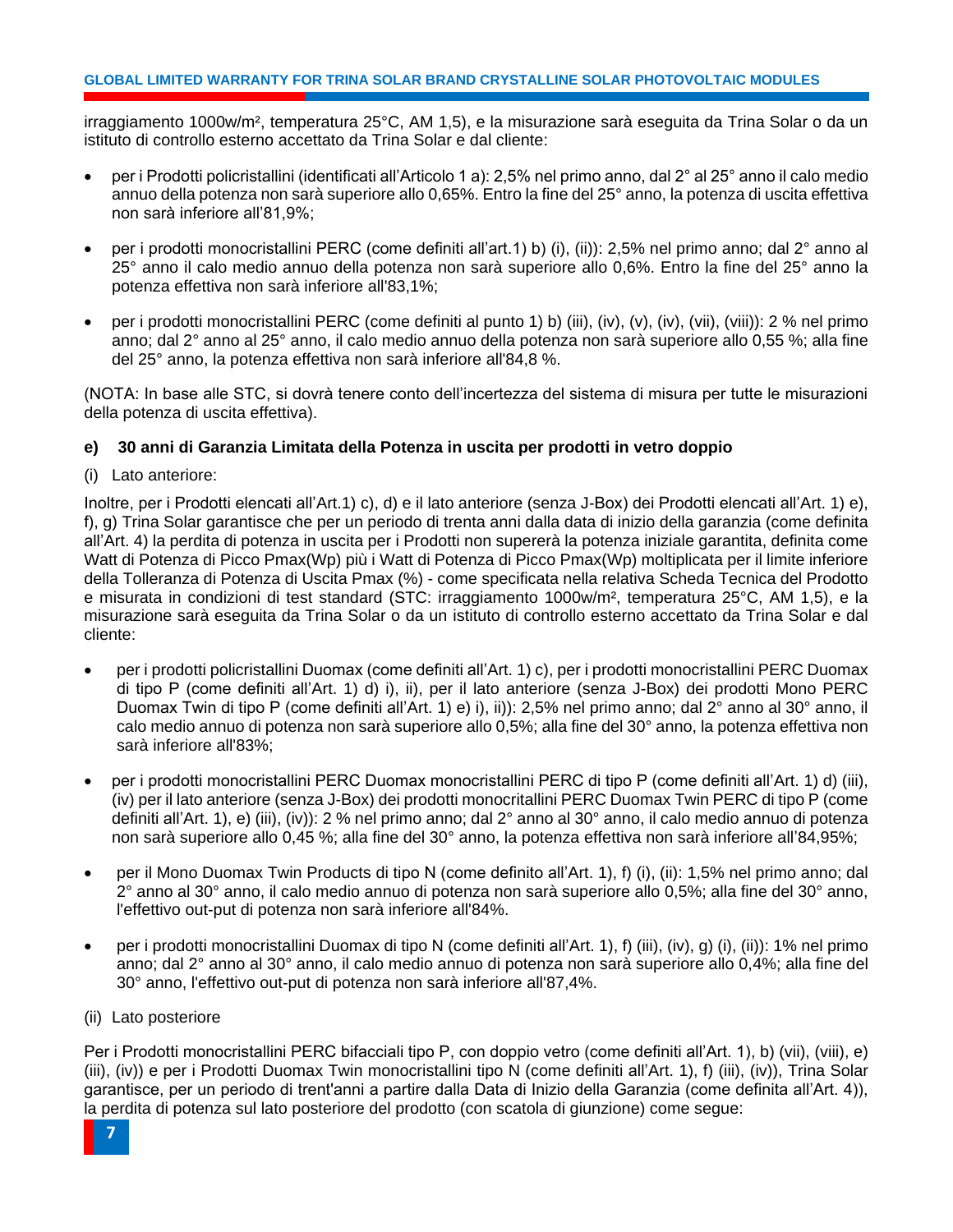- dal 1° anno al 10° anno, il degrado di potenza non sarà superiore alla potenza iniziale del lato posteriore P moltiplicata per il 15%;
- dall'11° al 30° anno, il degrado di potenza non sarà superiore alla potenza iniziale del lato posteriore P moltiplicata per il 30%.

Solo a scopo di definizione: potenza iniziale del lato posteriore P = potenza della targhetta (potenza lato anteriore del modulo)\* bifaccialità specificata (come limite inferiore specificato della bifaccialità nella relativa Scheda Tecnica del Prodotto).

(NOTA: In base alle STC, si dovrà tenere conto dell'incertezza del sistema di misura per tutte le misurazioni della potenza di uscita effettiva).

# <span id="page-10-0"></span>**4) Data di Inizio della Garanzia**

La Data di Inizio della Garanzia corrisponde alla prima in ordine temporale tra la data di installazione iniziale del/i Prodotto/i e la data della scadenza dei tre mesi successivi alla consegna del/i Prodotto/i all'Acquirente (Incoterms 2020).

# <span id="page-10-1"></span>**5) Esclusioni e limitazioni**

La Garanzia Limitata Globale di cui sopra non si applica ad alcun Prodotto nei seguenti casi:

- **a)** mancato pagamento del prezzo d'acquisto a Trina Solar o alle sue controllate che hanno messo in commercio i moduli, nonostante (i) il pagamento fosse esigibile e (ii) il cliente diretto che ha ottenuto i moduli da Trina Solar o dalla sua controllata ("Cliente Diretto") non abbia diritto a trattenere il prezzo d'acquisto, in tutto o in parte. Trina Solar deve informare l'Acquirente del mancato pagamento e fornire il nome e l'indirizzo completo del Cliente Diretto che non ha provveduto al pagamento dei moduli. Nel caso in cui Trina Solar possa rifiutare la richiesta di intervento ai sensi della presente Garanzia Limitata Globale sulla base della presente disposizione, l'Acquirente potrà depositare l'importo non pagato per attivare i diritti di garanzia ai sensi della presente Garanzia Limitata Globale;
- **b)** mancata presentazione della prova d'acquisto o delle informazioni sul prodotto;
- **c)** inosservanza, durante la gestione (inclusi, a titolo esemplificativo ma non esaustivo, l'imballaggio/disimballaggio, il carico/scarico, il trasporto, lo stoccaggio, l'installazione, l'uso, il funzionamento o la manutenzione, ecc.) dei Prodotti, dei requisiti del **manuale utente** di Trina Solar (come applicabile durante il periodo di validità della presente Garanzia Limitata Globale ai sensi dell' Art. 11), o delle **regole d'uso e di applicazione per i Prodotti** (come definiti nell'Art. 2, se non diversamente concordato per iscritto) e delle **regole di applicazione dei moduli Trina** riportate in Appendice;;
- **d)** inosservanza del manuale d'uso di Trina Solar relativamente agli standard di qualsiasi componente di supporto dei Prodotti, o nel caso in cui l'Acquirente abbia installato un supporto di qualità inferiore, non compatibile, di livello inferiore o inadeguato (ivi inclusi, a titolo esemplificativo ma non esaustivo, i morsetti, etc.), che ha causato direttamente i problemi di qualità dei Prodotti Trina Solar;
- **e)** messa in funzione e manutenzione non eseguiti correttamente (inclusi a titolo non esaustivo i requisiti di funzionamento e manutenzione previsti dal manuale utente di Trina Solar applicabile o da altre leggi e regolamenti locali vigenti nel paese di installazione);
- **f)** interventi di manutenzione effettuati da personale tecnico non in possesso delle qualifiche previste dalle disposizioni di legge e/o regolamenti vigenti nel paese di installazione;
- **g)** qualora il tipo di Prodotto, la targhetta identificativa o il numero seriale del modulo siano stati modificati, cancellati o resi illeggibili (se non per atto o omissione di Trina Solar);
- **h)** installazione su unità mobili (eccetto il sistema di tracking fotovoltaico), come veicoli, navi o strutture offshore (eccetto i sistemi galleggianti su superfici acquatiche di cui all'art. 2);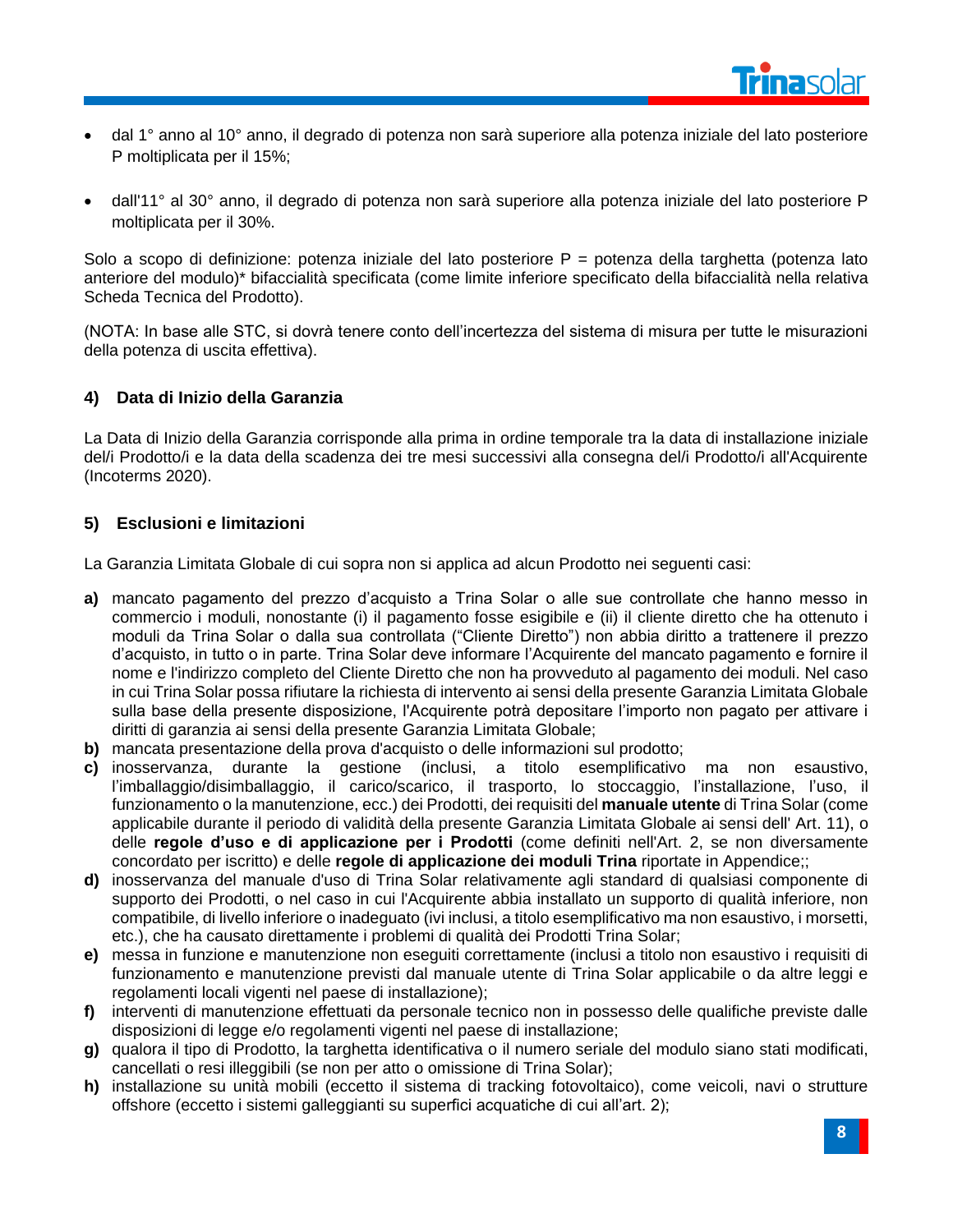#### **GLOBAL LIMITED WARRANTY FOR TRINA SOLAR BRAND CRYSTALLINE SOLAR PHOTOVOLTAIC MODULES**

- **i)** esposizione a voltaggi eccessivi rispetto al voltaggio massimo di sistema o sovratensioni;
- **j)** componenti difettosi nella costruzione su cui è montato il modulo;
- **k)** esposizione alla decolorazione generata da muffe o effetti esterni simili;
- **l)** modifiche non autorizzate:
	- funzionamento/manutenzione mediante l'utilizzo di pezzi di ricambio non autorizzati;
	- ii) applicazione in condizioni ambientali estreme o in ambienti caratterizzati da rapidi cambiamenti che provocano corrosione, ossidazione o sono influenzati da prodotti chimici;
	- iii) Altri atti che vanno oltre il ragionevole controllo di Trina Solar (inclusi danni diretti o indiretti causati da guerra, incendi, inondazioni, uragani, eruzioni vulcaniche, crolli di superficie, colate detritiche, fulmini, terremoti, forti nevicate, grandinate, forti venti, ecc.);
- **m)** Utilizzo dei Prodotti in violazione dei diritti di proprietà intellettuale di Trina Solar o di terzi (inclusi, a titolo esemplificativo ma non esaustivo, brevetti, marchi di fabbrica, ecc.);
- **n)** (Divieto di importazione parallela) i Prodotti non potranno essere successivamente venduti in un paese diverso da quello in cui sono stati inizialmente messi in commercio da Trina Solar senza il consenso di Trina Solar. Il divieto di importazione parallela non si applica alle vendite all'interno dell'Unione Europea (UE) in quanto tali vendite da uno Stato UE all'altro non richiedono il consenso di Trina Solar, mentre per la vendita dei Prodotti da paesi al di fuori dell'Unione Europea a paesi UE o da paesi UE a paesi al di fuori dell'Unione Europea è necessario ottenere il consenso di Trina Solar;
- **o)** Disposizione applicabile ai soli acquirenti all'interno dell'Australia: La Garanzia Limitata Globale è valida esclusivamente per i prodotti commercializzati da rivenditori autorizzati dell'Australia. Gli acquirenti possono contattare l'ufficio Assistenza Clienti della propria regione (come specificato all'Articolo 8) per i dettagli dei rivenditori autorizzati dell'Australia;
- **p)** Disposizione applicabile ai soli acquirenti all'interno degli Stati Uniti: La Garanzia Limitata Globale è valida esclusivamente per i prodotti commercializzati da rivenditori autorizzati degli Stati Uniti. Gli acquirenti possono contattare l'ufficio Assistenza Clienti della propria regione (come specificato all'Articolo 8) per i dettagli dei rivenditori autorizzati degli Stati Uniti;
- **q)** Disposizione applicabile ai soli acquirenti all'interno del Giappone: La Garanzia Limitata Globale è valida esclusivamente per i prodotti commercializzati da rivenditori autorizzati del Giappone. Gli acquirenti possono contattare l'ufficio Assistenza Clienti della propria regione (come specificato all'Articolo 8) per i dettagli dei rivenditori autorizzati del Giappone.

# <span id="page-11-0"></span>**6) Riparazione, sostituzione o rimborso**

- **a)** Come unico ed esclusivo rimedio dell'Acquirente ai sensi della presente Garanzia Limitata Globale (sebbene l'Acquirente debba tenere in considerazione quanto previsto dall'art. 6) d) in merito alla potenziale esistenza di altri diritti previsti dalla legge e l'art. 6 e) per gli Acquirenti australiani) Trina Solar, a sua esclusiva discrezione, per quanto riguarda i Prodotti applicabili:
	- i) determinerà un piano di manutenzione e riparare i Prodotti difettosi; o
	- ii) rimborserà il valore della differenza tra la potenza STC effettiva e la potenza di garanzia dei prodotti. Compensazione della potenza sul lato anteriore = Il prezzo di mercato al momento del pagamento (per watt) \* (somma della potenza teorica di garanzia residua secondo il punto 3) d), e) - somma della potenza STC effettivamente misurata secondo il punto 3) d), e); La compensazione della potenza del lato posteriore viene elaborata in base al prezzo di mercato al momento del pagamento e al 10% della differenza tra la potenza della garanzia e la potenza effettiva STC misurata per il lato posteriore; o
	- iii) rimborserà il valore di recupero dei Prodotti difettosi. Il valore di recupero = il prezzo di mercato al momento del pagamento (prezzo unitario per watt) \* la potenza della targa originale garantita \* il periodo di garanzia rimanente (anno) / il periodo di garanzia totale originale di Trina Solar; Per la compensazione del valore di recupero causata dall'attenuazione della potenza del lato posteriore, è trattata come il 10% del valore di recupero del prodotto; o
	- iv) fornirà Prodotti aggiuntivi per compensare la differenza tra l'effettiva potenza STC dei Prodotti e la potenza di garanzia (Differenza di potenza = somma della rimanente potenza teorica di garanzia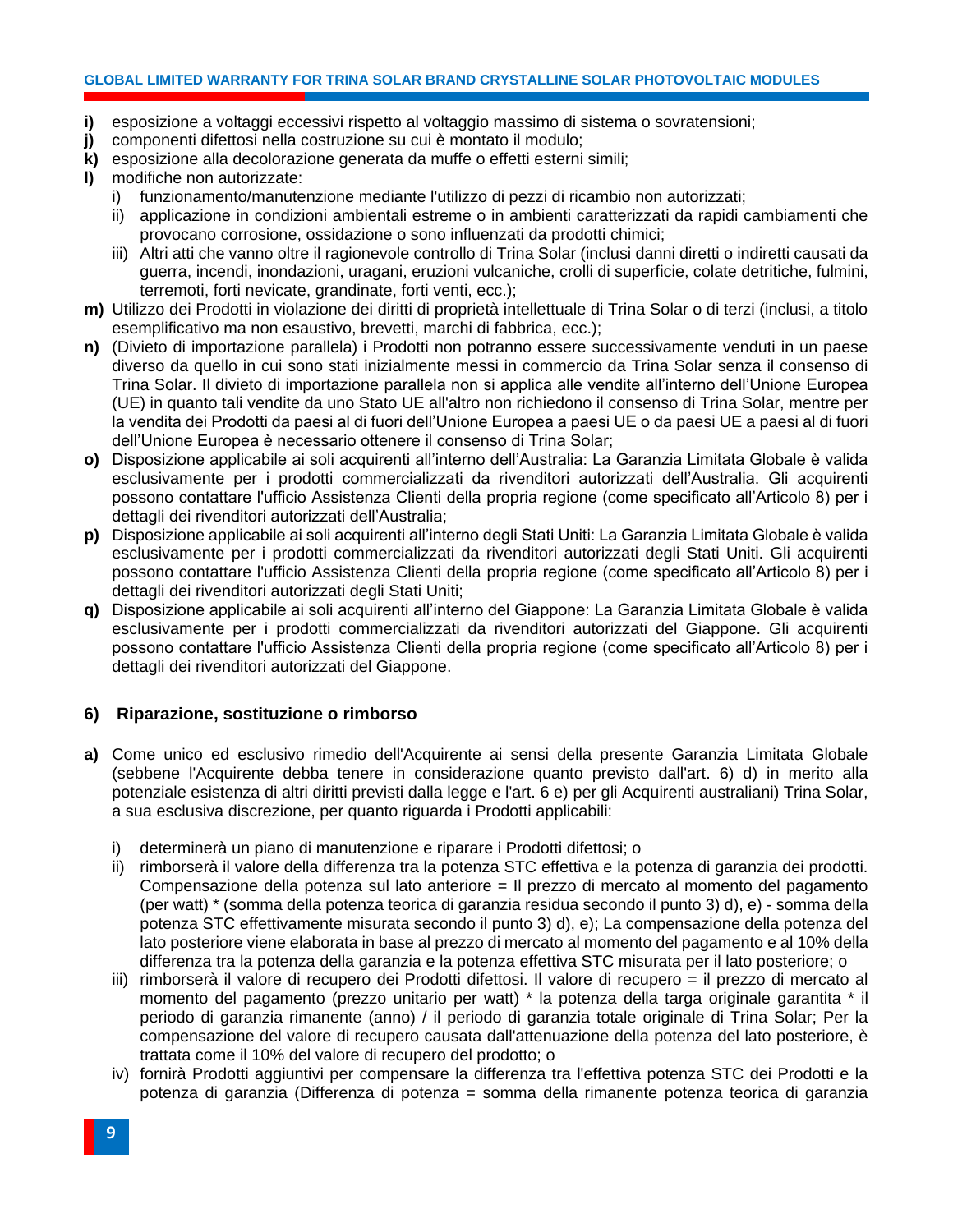

secondo il Sez. 3) d), e) - somma della potenza STC effettivamente misurata secondo il Sez. 3) d), e); Per la ricostituzione della potenza del lato posteriore dei prodotti Duomax, è trattata al 10% della differenza tra la potenza effettiva STC e la potenza di garanzia; o

v) sostituirà i Prodotti difettosi o parte di essi con Prodotti nuovi o rigenerati. La potenza nominale totale dei Prodotti sostituiti non deve essere inferiore alla potenza teorica totale di garanzia teorica dei Prodotti difettosi. (La potenza sul lato posteriore dei prodotti Duomax è trattata al 10% della potenza di garanzia sul lato posteriore) Trina Solar si riserva il diritto di fornire altri modelli di Prodotti in sostituzione dei (o in aggiunta ai) Prodotti difettosi nel caso in cui i Prodotti difettosi siano fuori produzione o comunque non disponibili.

Durante il periodo di garanzia di cui all'art. 3) a), b) e c), Trina Solar si farà carico dei costi diretti di riparazione dei prodotti e delle spese di trasporto sostenute per la consegna all'acquirente dei prodotti riparati, sostituiti o aggiuntivi, escludendo l'assicurazione, il trasporto aereo, lo sdoganamento, i dazi doganali e gli altri costi non legati al venditore (per esempio, ritardi nel porto, spese di stoccaggio dovute a negligenza da parte dell'acquirente o dell'utente finale). Durante la riparazione o la sostituzione, i costi e le altre spese correlate per la rimozione, la gestione, il riconfezionamento, l'installazione o la reinstallazione rimangono a carico dell'Acquirente. Oltre il periodo di garanzia di cui all'art. 3) a), b) e c) l'Acquirente si farà carico di tutti i costi ragionevoli di materiali, manodopera, trasporto, sdoganamento, rimozione, reimballaggio, installazione o reinstallazione relativi alla riparazione o alla sostituzione. I Prodotti difettosi o i Prodotti a fine vita devono essere smaltiti se consentito legalmente dall'Acquirente in conformità con le leggi o i regolamenti locali applicabili, a meno che Trina Solar non acconsenta al ritiro o sia a ciò obbligata per legge. Qualora Trina Solar decida di ritirare i prodotti difettosi o nel caso in cui sia obbligato a ciò per legge, il diritto di proprietà di questi prodotti apparterrà a Trina Solar senza alcuna limitazione.

- **b)** I periodi di Garanzia Limitata Globale come definiti all'art. 3) a), b), c), d), e) non si prolungano né si rinnovano in caso di riparazione, sostituzione o offerta di prodotti aggiuntivi di Prodotti difettosi da parte di Trina Solar. Il periodo di Garanzia Limitata Globale per i Prodotti sostituiti, riparati o forniti in aggiunta è pari al rimanente periodo della Garanzia Limitata Globale sui nuovi Prodotti originali.
- **c)** È esclusa qualsiasi altra rivendicazione ai sensi dalla presente Garanzia Limitata Globale nei confronti di Trina Solar. In base alla presente Garanzia Limitata, Trina Solar non è responsabile per danni speciali, incidentali o conseguenti (inclusa perdita di profitto, interruzione dell'attività, ridotta produzione di energia, danni all'avviamento o alla reputazione commerciale, o danni causati da ritardi), indipendentemente dal fatto che tali rivendicazioni si fondino su un contratto, una garanzia, negligenza o responsabilità causale. Tale esclusione si applica nei limiti consentiti dalla legge, e anche se i rimedi indicati di seguito non hanno raggiunto il loro scopo essenziale.
- **d)** È POSSIBILE CHE ESISTANO DIRITTI PREVISTI DALLA LEGGE SPECIFICI AL DI FUORI DELLA PRESENTE GARANZIA, COSÌ COME ALTRI DIRITTI CHE VARIANO DA STATO A STATO. LA PRESENTE GARANZIA LIMITATA GLOBALE NON PREGIUDICA EVENTUALI DIRITTI AGGIUNTIVI PREVISTI DALLE LEGGI DEL PROPRIO PAESE IN MATERIA DI VENDITA DI BENI DI CONSUMO, INCLUSE, SENZA LIMITAZIONI, LE LEGGI NAZIONALI DI ATTUAZIONE DELLA DIRETTIVA CE 99/44, O AI SENSI DAL MAGNUSON MOSS WARRANTY ACT. ALCUNI STATI NON CONSENTONO L'ESCLUSIONE O LA LIMITAZIONE DEI DANNI INCIDENTALI CONSEQUENZIALI, PERTANTO, LE LIMITAZIONI O LE ESCLUSIONI NELLA PRESENTE GARANZIA LIMITATA GLOBALE POTREBBERO NON ESSERE APPLICABILI.
- **e)** La seguente dichiarazione trova applicazione per i clienti considerati "consumatori" in base a quanto stabilito dalla legge australiana a tutela dei consumatori (Australian Consumer Law):

"I nostri prodotti sono soggetti a garanzie che non possono essere escluse ai sensi della legge australiana a tutela dei consumatori (Australian Consumer Law - ACL). I clienti hanno diritto ad ottenere la sostituzione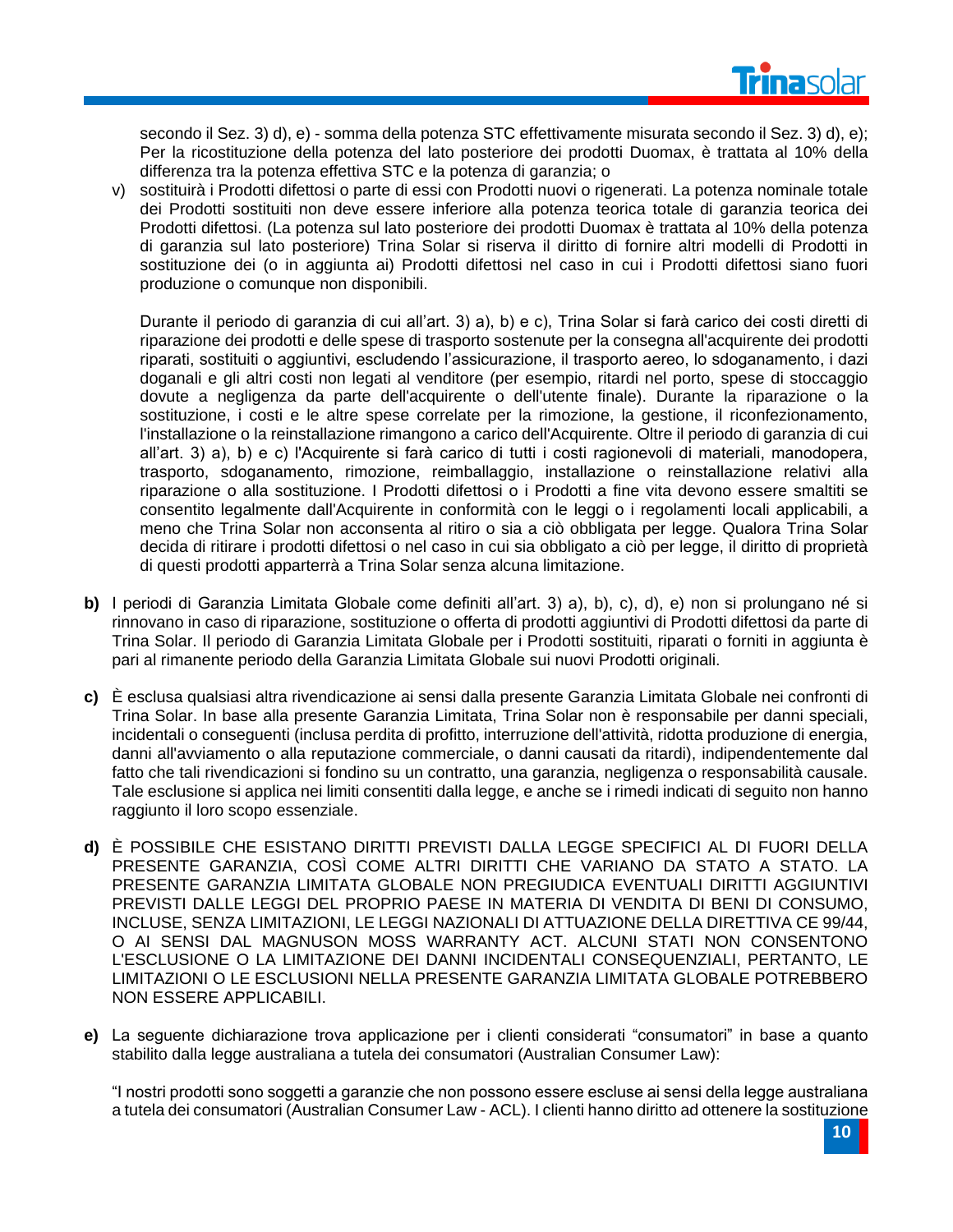o il rimborso per un guasto grave e un indennizzo per qualsiasi altra perdita o danno ragionevolmente prevedibili. Inoltre, i clienti hanno diritto ad ottenere la riparazione o la sostituzione dei prodotti se la loro qualità non è accettabile e detta carenza non è tale da poter essere considerata un guasto grave".

# <span id="page-13-0"></span>**7) Dritti e rimedi nei confronti di terzi**

La presente Garanzia Limitata Globale dev'essere intesa quale garanzia separata e indipendente da qualunque altra intesa contrattuale con terzi in relazione al/i Prodotto/i. Essa non inciderà su eventuali obblighi e rimedi dell'Acquirente nei confronti di terzi per Prodotti difettosi, non conformi o non a norma, quale che sia la loro base giuridica. I diritti e i rimedi qui previsti si aggiungono a qualsiasi altro diritto e rimedio nei confronti di terzi eventualmente spettante all'Acquirente in base ad accordi con i suddetti terzi o in base alla legge.

# <span id="page-13-1"></span>**8) Procedure di reclamo, periodi di preavviso, scadenza e limiti dei reclami in garanzia ai sensi della presente Garanzia Limitata Globale.**

**a)** L'Acquirente darà comunicazione a Trina Solar in forza della presente Garanzia Limitata Globale, contattando il servizio clienti dal sito web di Trina Solar all'indirizzo [http://customerservice.trinasolar.com](http://customerservice.trinasolar.com/) o, in alternativa, a mezzo lettera o fax. Al momento della presentazione del reclamo, vi preghiamo di essere certi che il reclamante sia il titolare del diritto di garanzia per i Prodotti o abbia un documento di autorizzazione valido rilasciato dal titolare del diritto di garanzia per i Prodotti. È responsabilità del titolare del diritto di garanzia o del suo rappresentante autorizzato collaborare con Trina Solar per la firma del Contratto di Soluzione di Garanzia ("Warranty Solution Agreement"). La notifica del reclamo dovrà specificare il reclamo, insieme a prova scritta, senza limitazioni, dell'acquisto dei Prodotti (ad es. fatture d'acquisto con indicazione di data d'acquisto, prodotti, numeri seriali, ecc.) e del difetto o guasto dei Prodotti (ad es. connesso ai materiali, al trasporto, al deposito, all'installazione e al funzionamento, ecc.). I centri assistenza clienti da contattare, a seconda del luogo, sono:

#### **Europe Customer Support**

Trina Solar (Schweiz) AG Birkenweg 4 8304 Wallisellen, Switzerland T +41 43 299 68 68 F +41 43 299 68 10

Mail [Euservice@trinasolar.com](mailto:Euservice@trinasolar.com)

#### **Australia and New Zealand Customer Support**

Trina Solar (Australia) Pty Ltd Suite 44.05, Level 44, Governor Philip Tower 1 Farrer Place Sydney NSW 2000, Australia T 1300 874 627 Mail [Australiaservice@trinasolar.com](mailto:Australiaservice@trinasolar.comhttp://customerservice.trinasolar.com)

# **China Customer Support**

Trina Solar Co.,Ltd No. 2 Trina Road, Trina PV Industrial Park, New District, Changzhou, Jiangsu,

#### **Americas Customer Support**

Trina Solar (U.S.), Inc. 100 Century Center, Suite 501, San Jose CA 95112, USA T +1 800 696 7114 F +1 800 696 0166 Mail [NAservice@trinasolar.com](mailto:NAservice@trinasolar.com)

### **Japan Customer Support**

Trina Solar (Japan) Limited World Trade Center Building 21F 4-1, Hamamatsu-cho, 2-chome, Minato-ku, Tokyo, Japan, 105-6121 T 81-3-6435-9008 F +81-3-3437-7001 Mail [Japanservice@trinasolar.com](mailto:Japanservice@trinasolar.com)

# **Rest of World (ROW) Customer Support**

Trina Solar Energy Development Pte Ltd 600 North Bridge Road, #12-01 Parkview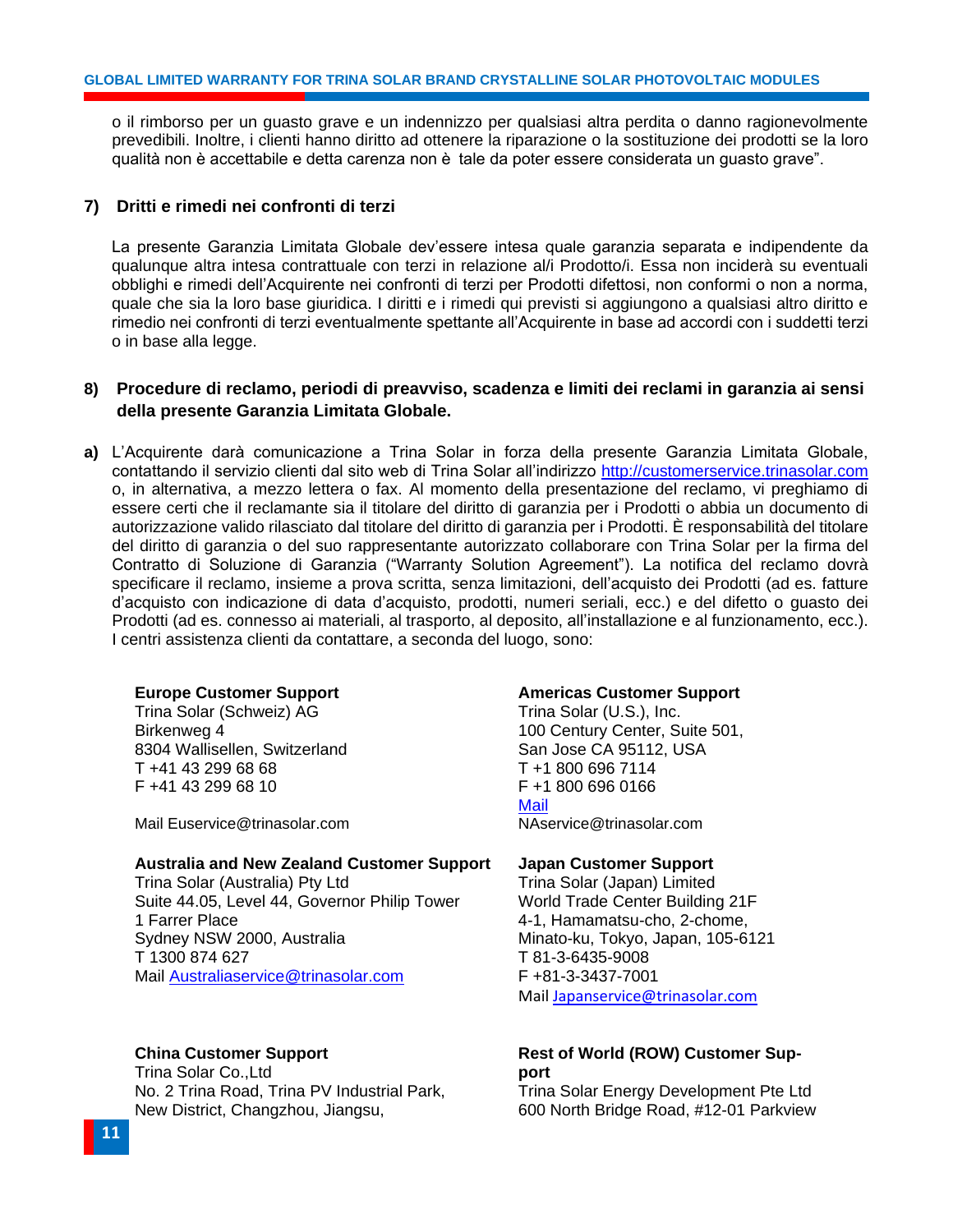

P.R. China, 213031 T 400 988 0000 F +86 519 8517 6021 Mail [Chinaservice@trinasolar.com](mailto:Chinaservice@trinasolar.com)

**Middle East and Africa Customer Support**

Liwa Heights Cluster W, Jumeirah Lake Towers Dubai – United Arab Emirates Tel: +971 4 568 2872 Mail [MEAservice@trinasolar.com](mailto:MEAservice@trinasolar.com)

Square, Singapore 188778 T: +65 5808 1111 Mail: [apmea@trinasolar.com](mailto:apmea@trinasolar.com)

# **India Customer Support**

Trina Solar (India) Regional Sales Office Unit No- 824, 8<sup>th</sup> Floor, DLF Tower-B, Jasola District Center, New Delhi –110025, India T: +91 11 45852200, +91 11 35852207 Mail [salesindia@trinasolar.com](mailto:salesindia@trinasolar.com)

- **b)** Qualsiasi controversia che verta su aspetti tecnici connessi ai reclami inoltrati in base alla presente Garanzia Limitata Globale per difetti dei Prodotti sarà risolta con la decisione di un esperto. Trina Solar e l'Acquirente, su richiesta dell'Acquirente o di Trina Solar, nomineranno congiuntamente quale esperto e perito un ricercatore di chiara fama di un istituto di controllo di prim'ordine, quale ad esempio il TÜV Rheinland, il TÜV SUD o l'ASU Arizona State University, ecc. ("Perito Tecnico"). La decisione di tale Perito Tecnico sarà definitiva, conclusiva, vincolante e opponibile in qualsiasi procedimento promosso in base alla presente. Il Perito Tecnico dovrà (i) agire in qualità di esperto riconosciuto da Trina Solar; (ii) offrire alle parti una ragionevole possibilità di effettuare dichiarazioni e controdichiarazioni; (iii) tenere conto delle suddette dichiarazioni e controdichiarazioni; e (iv) ove richiesto da una parte, fornire motivazioni a sostegno della propria decisione.
- **c)** Qualunque reclamo per violazione della presente Garanzia Limitata Globale dovrà essere presentato entro due (2) mesi dalla scoperta della violazione.
- **d)** Il reso di qualsiasi Prodotto difettoso non sarà accettato senza la preventiva autorizzazione scritta di Trina Solar.

# <span id="page-14-0"></span>**9) Forza maggiore**

Trina Solar non sarà in nessun modo responsabile, né risponderà, nei confronti dell'Acquirente per inadempimento o ritardo nell'adempimento ai sensi della presente Garanzia Limitata Globale ascrivibile a cause di forza maggiore quali guerre, rivolte, scioperi, indisponibilità di adeguata e sufficiente forza lavoro, materiale o capacità e guasti tecnici o produttivi al di fuori del proprio controllo, ivi compresi, senza alcuna limitazione, qualsiasi evento o condizione tecnologica o fisica che non siano ragionevolmente noti o comprensibili al momento della vendita del/i Prodotto/i difettoso/i o della notifica del relativo reclamo in garanzia di cui alla presente Garanzia Limitata Globale.

# <span id="page-14-1"></span>**10) Cessione della garanzia**

La presente Garanzia Limitata Globale potrà essere ceduta, a condizione che i Prodotti rimangano installati nella loro sede di installazione originaria, senza essere spostati o smontati dopo l'installazione iniziale.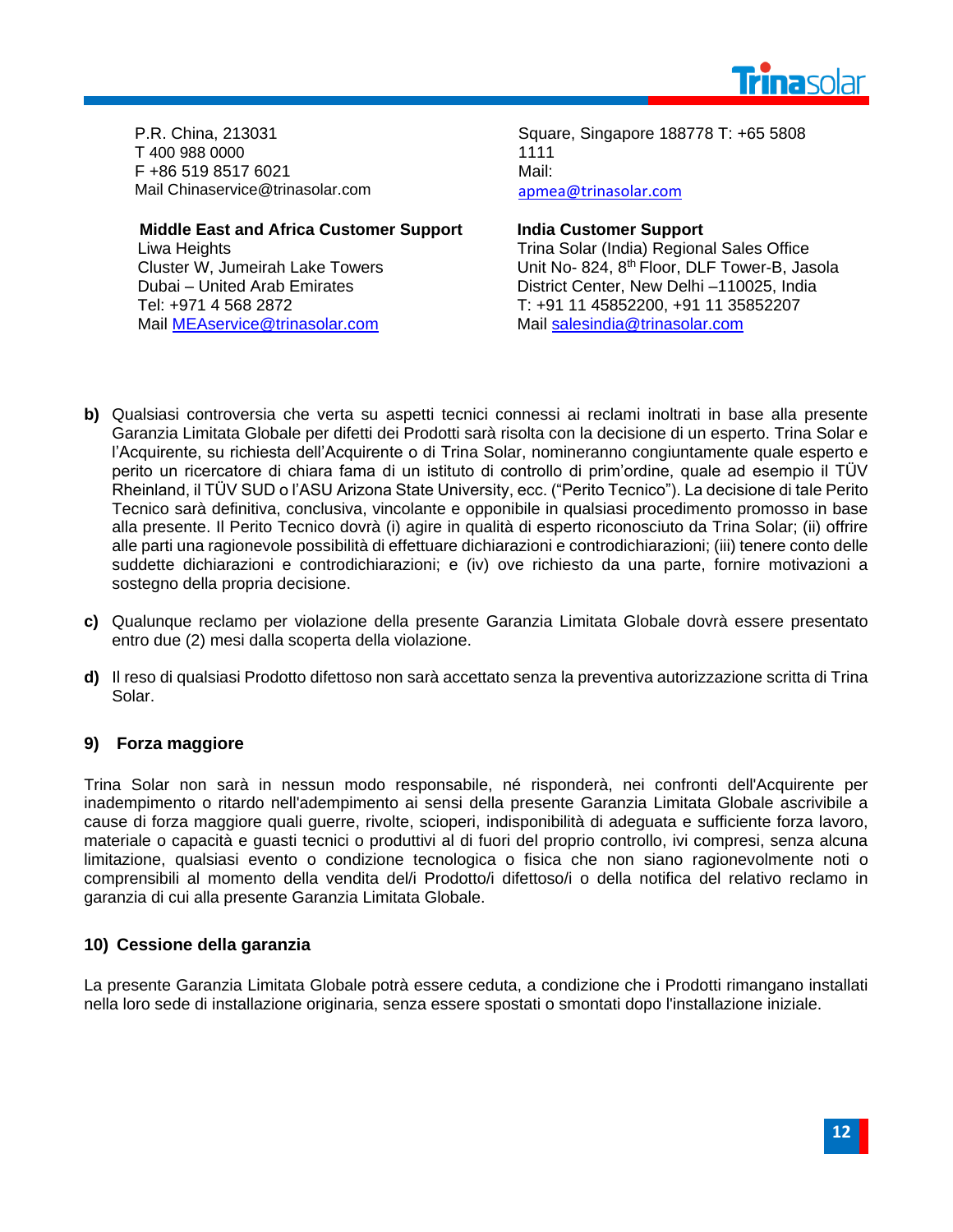# <span id="page-15-0"></span>**11) Validità**

La presente Garanzia Limitata Globale si applica al/i Prodotto/i consegnato/i all'Acquirente a partire dal 1° marzo 2022 (Incoterms 2020). La presente Garanzia Limitata Globale rimarrà valida sino a quando non sarà rilasciata una sua nuova versione da parte di Trina Solar.

# <span id="page-15-1"></span>**12) Validità Geografica**

La presente Garanzia Limitata Globale si applica a tutti gli stati, ad eccezione della Germania e della Turchia, dove si applicano specifiche garanzie limitate nazionali.

# <span id="page-15-2"></span>**13) Esclusione di altre garanzie esplicite**

Salvo quando altrimenti disposto dalla legge vigente (cfr. precedenti Articoli 6 d) e 6 e)), o salva modifica scritta e firmata da un responsabile di Trina Solar, la presente Garanzia Limitata Globale costituisce l'unica garanzia espressa (sia in forma scritta che orale) di Trina Solar applicabile ai Prodotti, e nessuno sarà autorizzato a limitare, ampliare o altrimenti modificare la presente Garanzia Limitata.

# <span id="page-15-3"></span>**14) Varie**

Qualora una qualsiasi disposizione della presente Garanzia Limitata Globale dovesse essere ritenuta invalida, inapplicabile o contraria alla legge, le rimanenti disposizioni della presente Garanzia Limitata Globale manterranno la propria efficacia, validità e tutti gli effetti.

# <span id="page-15-4"></span>**15) Limitazioni di responsabilità**

Nei limiti massimi consentiti dalla legge, la responsabilità complessiva di Trina Solar di cui alla presente Garanzia Limitata Globale non potrà eccedere il prezzo d'acquisto corrisposto dall'Acquirente per il/i Prodotto/i difettoso/i in caso di reclamo in garanzia ai sensi della presente Garanzia Limitata Globale. L'Acquirente prende atto che la suddetta limitazione di responsabilità è elemento essenziale della presente Garanzia Limitata Globale e che, in assenza di tali limitazioni, il prezzo d'acquisto del Prodotto/i sarebbe di gran lunga superiore.

# <span id="page-15-5"></span>**16) Legge applicabile e foro competente**

La validità della presente Garanzia Limitata, l'interpretazione dei suoi termini e l'esecuzione dei diritti e dei doveri dell'Acquirente e di Trina Solar saranno regolati dalle leggi del paese in cui si trova la sede d'installazione originaria del/i Prodotto/i, fatta eccezione per le disposizioni in materia di conflitti di leggi del paese in questione e la Convenzione delle Nazioni Unite sulla compravendita internazionale di merci dell'11 aprile 1980 (CISG), come pure per qualsiasi altra legge uniforme.

Tutte le controversie derivanti o connesse alla presente Garanzia Limitata Globale saranno risolte in via definitiva dai tribunali ordinari del paese in cui si trova la sede d'installazione originaria del/i Prodotto/i.

# <span id="page-15-6"></span>**17) Nota**

L'installazione e la messa in funzione di moduli fotovoltaici richiede competenze professionali e dovrebbe essere svolta esclusivamente da professionisti qualificati. Si prega di leggere le istruzioni in materia di sicurezza e installazione prima di utilizzare e mettere in funzione il/i Prodotto/i [\(http://www.trinasolar.com/en-](http://www.trinasolar.com/en-glb/resources/downloads)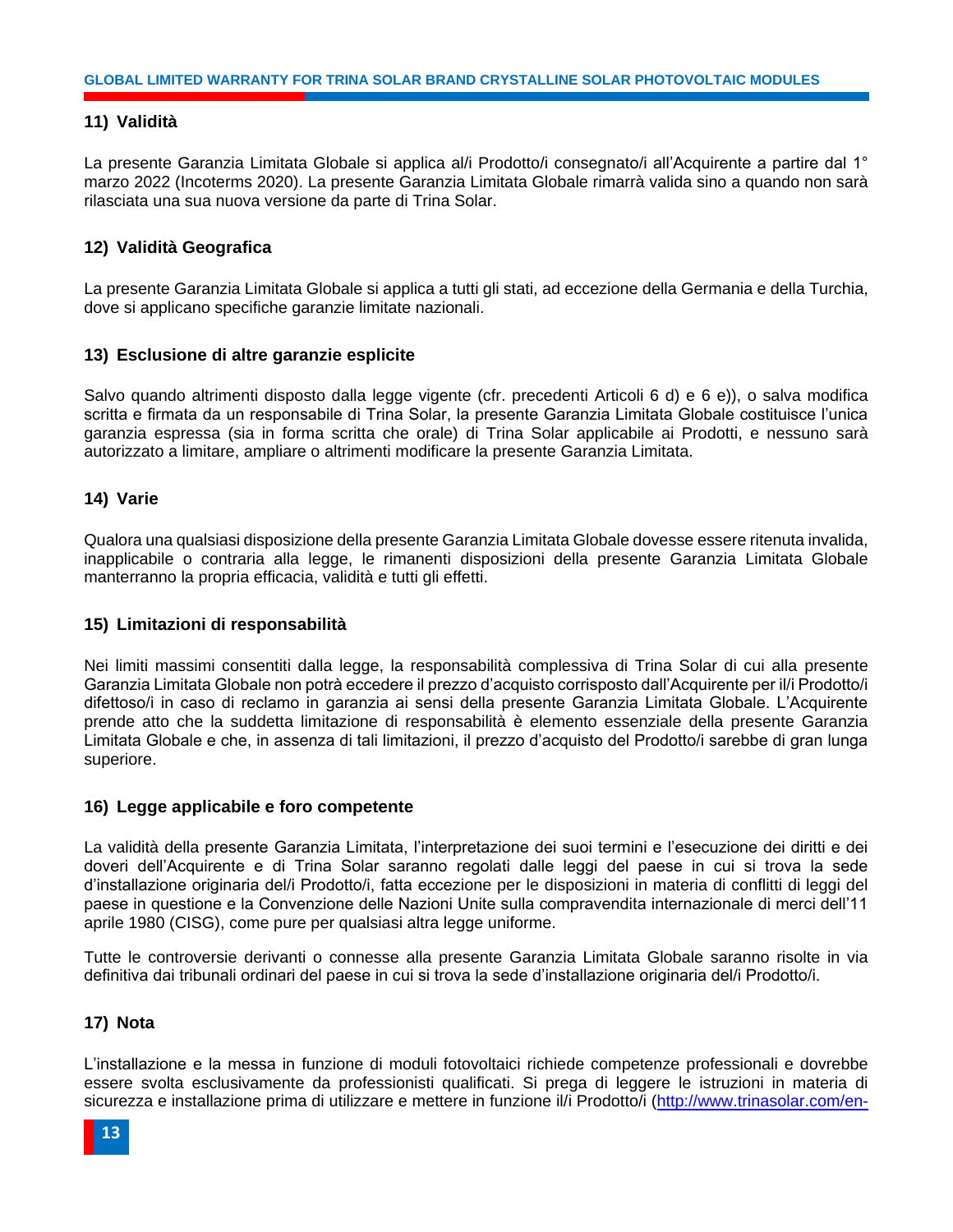

[glb/resources/downloads\)](http://www.trinasolar.com/en-glb/resources/downloads).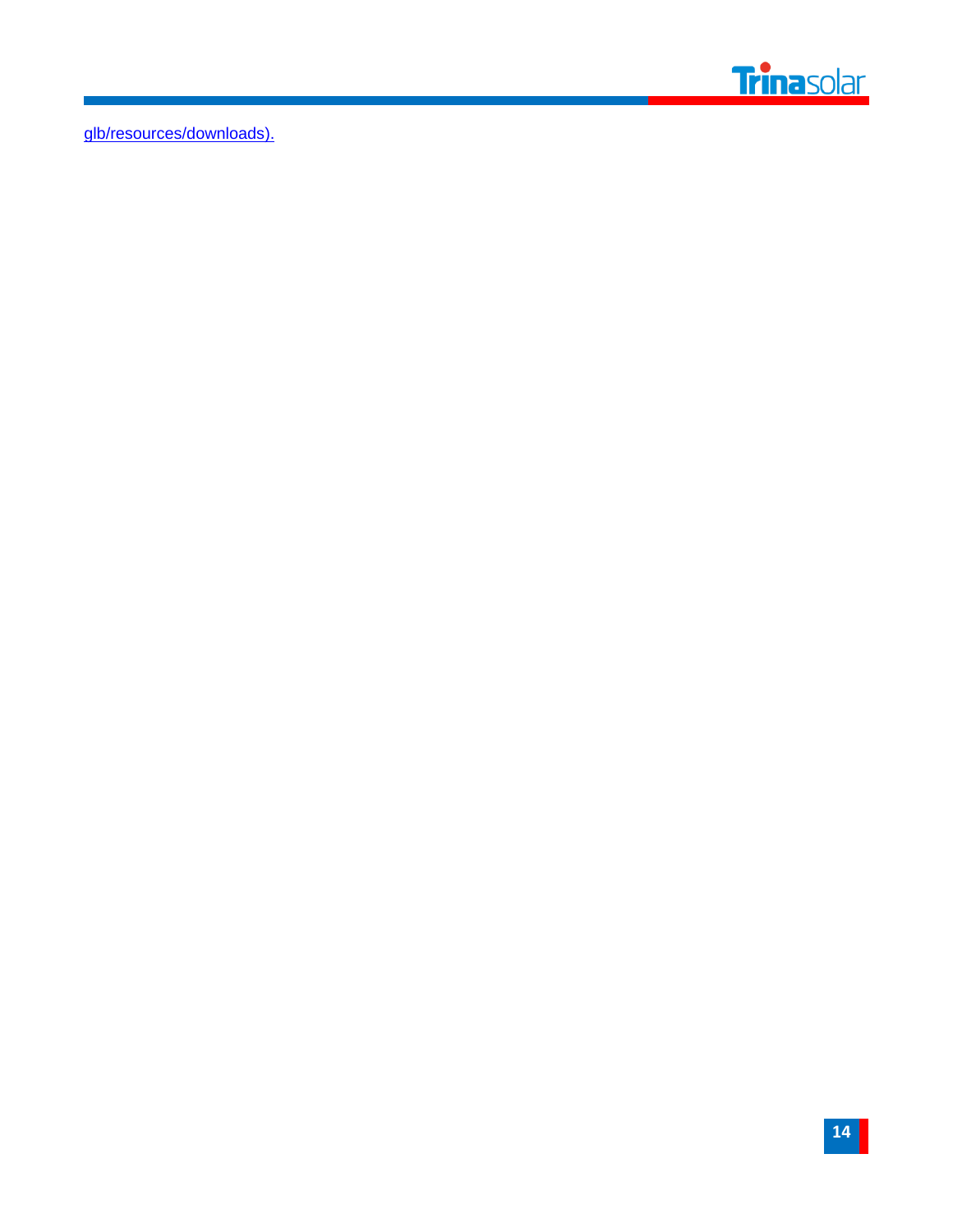Appendice: "Regole di installazione dei moduli Trina"

Se il luogo dei Prodotti installati non è elencato nel seguente elenco di Paesi, Stati e Province, si prega di contattare il centro di assistenza clienti competente (come indicato all'art. 8) a)) che fornirà un feedback tempestivo alla sede centrale di Trina Solar PM. Successivamente, la sede centrale di Trina Solar PM collaborerà con il centro di ingegneria e il team di controllo qualità per confermare il prodotto o il tipo di materiale corrispondente e aggiornare il database.

| Regione | <b>SN</b> | Stato/Paese/Provincia   | Tipologia climatica                                          | Prodotti applicabili ai sensi dell'art. 1 |
|---------|-----------|-------------------------|--------------------------------------------------------------|-------------------------------------------|
|         | 01        | Ghana                   | caldo e umido                                                | (a), (b), (c), (d), (e), (f), (g)         |
|         | 02        | <b>Mauritius</b>        | caldo e umido                                                | (a), (b), (c), (d), (e), (f), (g)         |
|         | 03        | Nigeria                 | caldo e umido                                                | (a), (b), (c), (d), (e), (f), (g)         |
|         | 04        | Sierra Leone            | caldo e umido                                                | (a), (b), (c), (d), (e), (f), (g)         |
|         | 05        | Repubblica Centraficana | caldo e umido                                                | (a), (b), (c), (d), (e), (f), (g)         |
|         | 06        | Namibia                 | Elevata differenza di temperatura ed<br>elevata irradiazione | (a), (b), (c), (d), (e), (f), (g)         |
|         | 07        | Algeria                 | Elevata differenza di temperatura ed<br>elevata irradiazione | (a), (b), (c), (d), (e), (f), (g)         |
|         | 08        | Tunisia                 | Temperato                                                    | (a), (b), (c), (d), (e), (f), (g)         |
|         | 09        | Egitto                  | Temperato                                                    | (a), (b), (c), (d), (e), (f), (g)         |
|         | 10        | Gibuti                  | Temperato                                                    | (a), (b), (c), (d), (e), (f), (g)         |
|         | 11        | Kenya                   | Temperato                                                    | (a), (b), (c), (d), (e), (f), (g)         |
|         | 12        | Marocco                 | Temperato                                                    | (a), (b), (c), (d), (e), (f), (g)         |
|         | 13        | Sud Africa              | Temperato                                                    | (a), (b), (c), (d), (e), (f), (g)         |
|         | 14        | Senegal                 | Temperato                                                    | (a), (b), (c), (d), (e), (f), (g)         |
|         | 15        | Tanzania                | Temperato                                                    | (a), (b), (c), (d), (e), (f), (g)         |
|         | 16        | Malawi                  | Temperato                                                    | (a), (b), (c), (d), (e), (f), (g)         |
|         | 17        | Zimbabwe                | Temperato                                                    | (a), (b), (c), (d), (e), (f), (g)         |
| Africa  | 18        | Etiopia                 | Temperato                                                    | (a), (b), (c), (d), (e), (f), (g)         |
|         | 19        | Zambia                  | Temperato                                                    | (a), (b), (c), (d), (e), (f), (g)         |
|         | 20        | Eritrea                 | Temperato                                                    | (a), (b), (c), (d), (e), (f), (g)         |
|         | 21        | <b>Burkina Faso</b>     | Temperato                                                    | (a), (b), (c), (d), (e), (f), (g)         |
|         | 22        | Rwanda                  | Temperato                                                    | (a), (b), (c), (d), (e), (f), (g)         |
|         | 23        | Mozambico               | caldo e umido                                                | (a), (b), (c), (d), (e), (f), (g)         |
|         | 24        | <b>Botswana</b>         | Temperato                                                    | (a), (b), (c), (d), (e), (f), (g)         |
|         | 25        | Angola                  | caldo e umido                                                | (a), (b), (c), (d), (e), (f), (g)         |
|         | 26        | Mali                    | Temperato                                                    | (a), (b), (c), (d), (e), (f), (g)         |
|         | 27        | Uganda                  | caldo e umido                                                | (a), (b), (c), (d), (e), (f), (g)         |
|         | 28        | Chad                    | Temperato                                                    | (a), (b), (c), (d), (e), (f), (g)         |
|         | 29        | Mauritania              | Temperato                                                    | (a), (b), (c), (d), (e), (f), (g)         |
|         | 30        | Costa d'Avorio          | caldo e umido                                                | (a), (b), (c), (d), (e), (f), (g)         |
|         | 31        | Guinea                  | Temperato                                                    | (a), (b), (c), (d), (e), (f), (g)         |
|         | 32        | Niger                   | Temperato                                                    | (a), (b), (c), (d), (e), (f), (g)         |
|         | 33        | Madagascar              | caldo e umido                                                | (a), (b), (c), (d), (e), (f), (g)         |
|         | 34        | Burundi                 | caldo e umido                                                | (a), (b), (c), (d), (e), (f), (g)         |
|         | 35        | Liberia                 | Temperato                                                    | (a), (b), (c), (d), (e), (f), (g)         |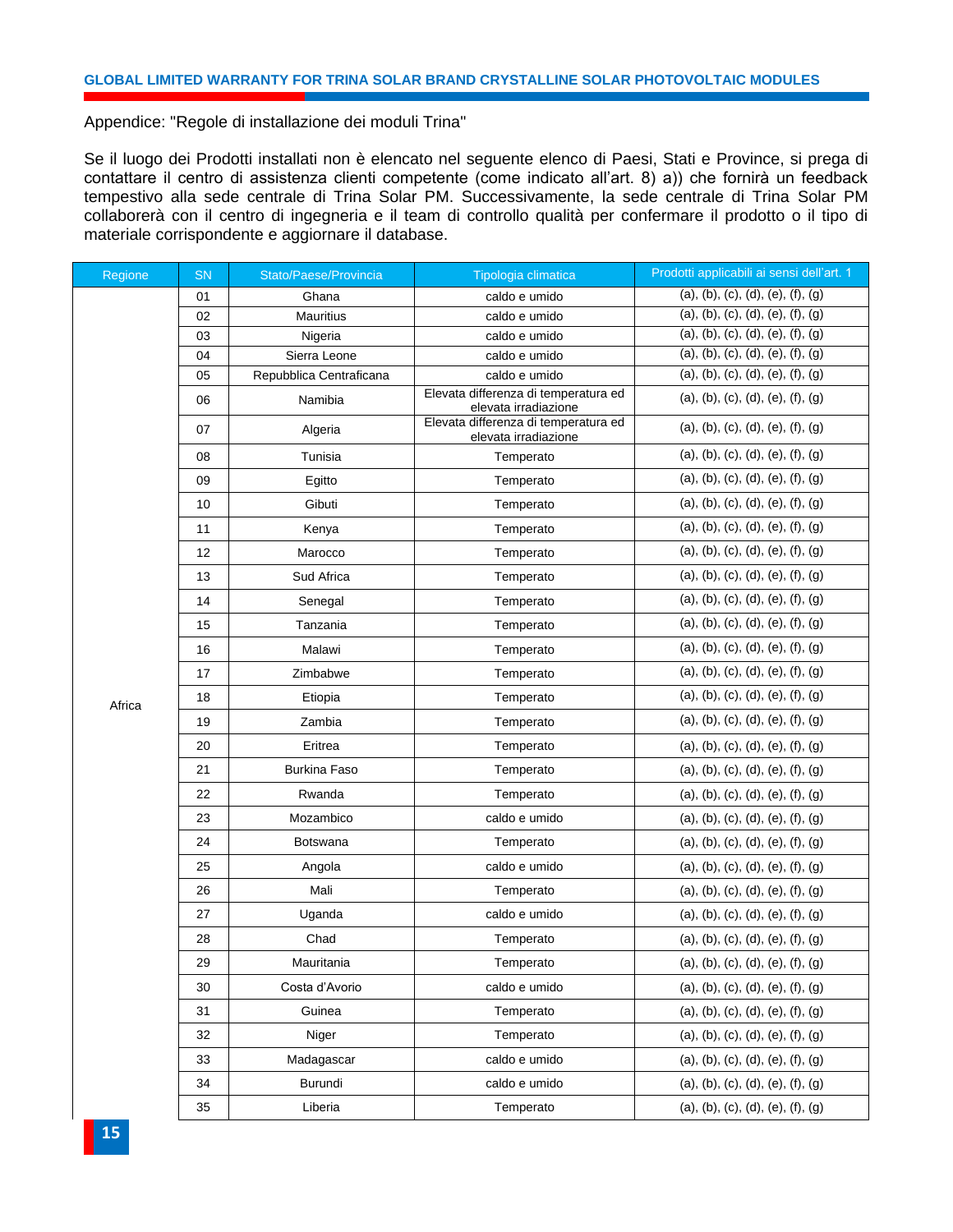# Trinasolar

|    | 36 | Guinea-Bissau                       | Temperato                          | (a), (b), (c), (d), (e), (f), (g) |
|----|----|-------------------------------------|------------------------------------|-----------------------------------|
|    | 37 | Benin                               | caldo e umido                      | (a), (b), (c), (d), (e), (f), (g) |
|    | 38 | Togo                                | caldo e umido                      | (a), (b), (c), (d), (e), (f), (g) |
|    | 39 | Swaziland                           | Temperato                          | (a), (b), (c), (d), (e), (f), (g) |
|    | 40 | Libya                               | Temperato                          | (a), (b), (c), (d), (e), (f), (g) |
|    | 41 | Lesotho                             | Temperato                          | (a), (b), (c), (d), (e), (f), (g) |
|    | 42 | Capo Verde                          | caldo e umido                      | (a), (b), (c), (d), (e), (f), (g) |
|    | 43 | Seychelles                          | caldo e umido                      | (a), (b), (c), (d), (e), (f), (g) |
|    | 44 | Gambia                              | Temperato                          | (a), (b), (c), (d), (e), (f), (g) |
|    | 45 | Comore                              | caldo e umido                      | (a), (b), (c), (d), (e), (f), (g) |
|    | 46 | Sudan                               | Temperato                          | (a), (b), (c), (d), (e), (f), (g) |
|    | 47 | Somalia                             | Temperato                          | (a), (b), (c), (d), (e), (f), (g) |
|    | 48 | Sao Tome e Principe                 | Temperato                          | (a), (b), (c), (d), (e), (f), (g) |
|    | 49 | Repubblica Democratica del<br>Congo | caldo e umido                      | (a), (b), (c), (d), (e), (f), (g) |
|    | 50 | Congo                               | caldo e umido                      | (a), (b), (c), (d), (e), (f), (g) |
|    | 51 | Sud Sudan                           | Temperato                          | (a), (b), (c), (d), (e), (f), (g) |
|    | 52 | Guinea Equatorial                   | caldo e umido                      | (a), (b), (c), (d), (e), (f), (g) |
|    | 53 | Gabon                               | caldo e umido                      | (a), (b), (c), (d), (e), (f), (g) |
|    | 54 | Douala                              | caldo e umido                      | (a), (b), (c), (d), (e), (f), (g) |
|    | 01 | Emirati Arabi Uniti                 | Alta temperatura e<br>alta umidità | (a), (b), (c), (d), (e), (f), (g) |
|    | 02 | Oman                                | Alta temperatura e<br>alta umidità | (a), (b), (c), (d), (e), (f), (g) |
|    | 03 | Bahrain                             | Alta temperatura e<br>alta umidità | (a), (b), (c), (d), (e), (f), (g) |
|    | 04 | Saudi Arabia                        | Alta temperatura e<br>alta umidità | (a), (b), (c), (d), (e), (f), (g) |
|    | 05 | Yemen                               | Alta temperatura e<br>alta umidità | (a), (b), (c), (d), (e), (f), (g) |
| ME | 06 | Iraq                                | Alta temperatura e<br>alta umidità | (a), (b), (c), (d), (e), (f), (g) |
|    | 07 | Israele                             | Alta temperatura e<br>alta umidità | (a), (b), (c), (d), (e), (f), (g) |
|    | 08 | Libano                              | Temperato                          | (a), (b), (c), (d), (e), (f), (g) |
|    | 09 | Palestina                           | Temperato                          | (a), (b), (c), (d), (e), (f), (g) |
|    | 10 | Giordania                           | Temperato                          | (a), (b), (c), (d), (e), (f), (g) |
|    | 11 | Kuwait                              | Temperato                          | (a), (b), (c), (d), (e), (f), (g) |
|    | 12 | Qatar                               | Temperato                          | (a), (b), (c), (d), (e), (f), (g) |
|    | 13 | Siria                               | Temperato                          | (a), (b), (c), (d), (e), (f), (g) |
|    | 14 | Camerun                             | caldo e umido                      | (a), (b), (c), (d), (e), (f), (g) |
| EU | 01 | Norvegia                            | Freddo (Bassa irradiazione)        | (a), (b), (c), (d), (e), (f), (g) |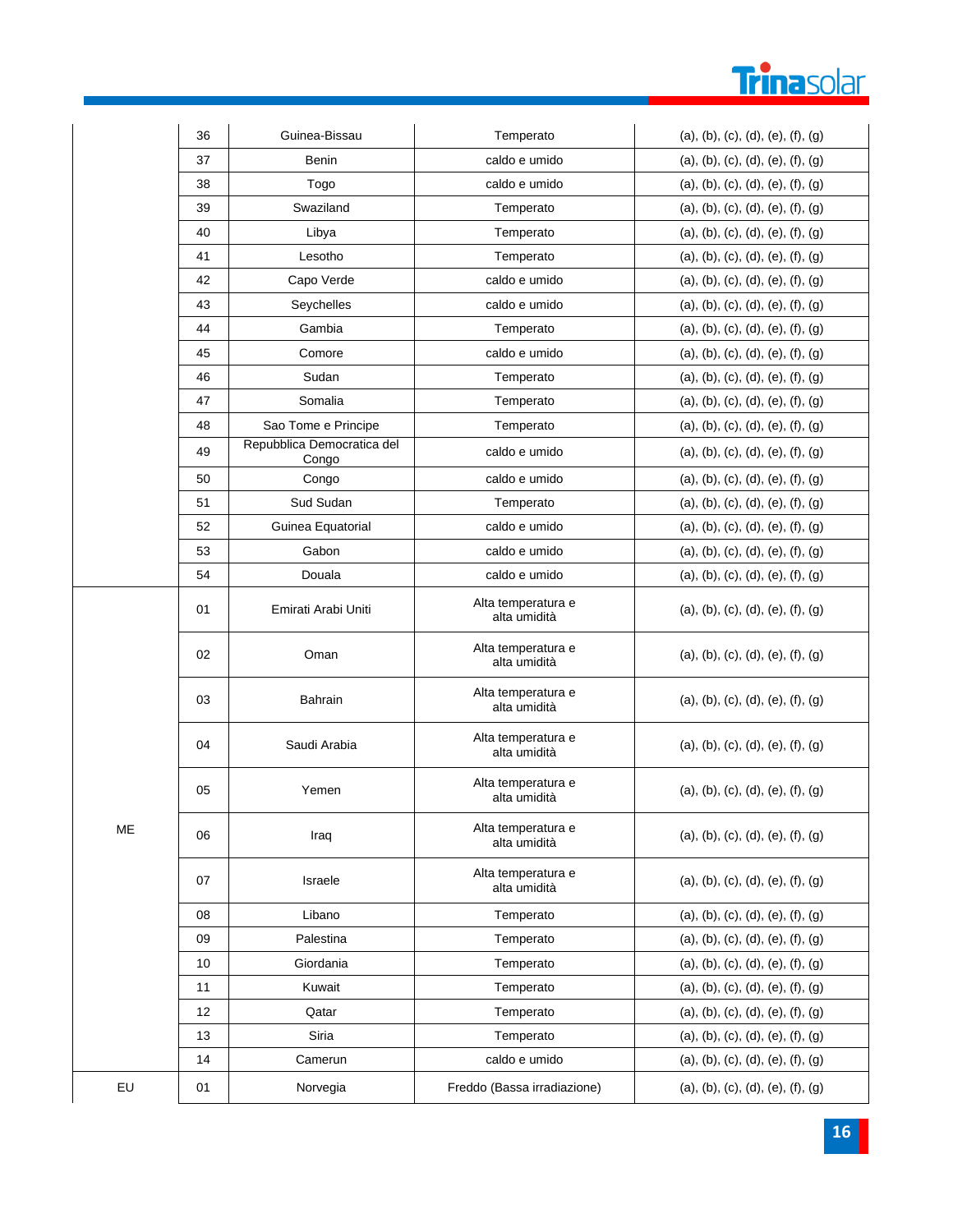# **GLOBAL LIMITED WARRANTY FOR TRINA SOLAR BRAND CRYSTALLINE SOLAR PHOTOVOLTAIC MODULES**

| 02 | Svezia               | Freddo (Bassa irradiazione) | (a), (b), (c), (d), (e), (f), (g) |
|----|----------------------|-----------------------------|-----------------------------------|
| 03 | Finlandia            | Freddo (Bassa irradiazione) | (a), (b), (c), (d), (e), (f), (g) |
| 04 | Danimarca            | Freddo (Bassa irradiazione) | (a), (b), (c), (d), (e), (f), (g) |
| 05 | Ucraina              | Temperato                   | (a), (b), (c), (d), (e), (f), (g) |
| 06 | Germania             | Temperato                   | (a), (b), (c), (d), (e), (f), (g) |
| 07 | Francia              | Temperato                   | (a), (b), (c), (d), (e), (f), (g) |
| 08 | Georgia              | Temperato                   | (a), (b), (c), (d), (e), (f), (g) |
| 09 | Paesi Bassi          | Temperato                   | (a), (b), (c), (d), (e), (f), (g) |
| 10 | Antille Olandesi     | Temperato                   | (a), (b), (c), (d), (e), (f), (g) |
| 11 | Portogallo           | Temperato                   | (a), (b), (c), (d), (e), (f), (g) |
| 12 | Svizzera             | Temperato                   | (a), (b), (c), (d), (e), (f), (g) |
| 13 | Turchia              | Temperato                   | (a), (b), (c), (d), (e), (f), (g) |
| 14 | Spagna               | Temperato                   | (a), (b), (c), (d), (e), (f), (g) |
| 15 | Grecia               | Temperato                   | (a), (b), (c), (d), (e), (f), (g) |
| 16 | Slovacchia           | Temperato                   | (a), (b), (c), (d), (e), (f), (g) |
| 17 | Ungheria             | Temperato                   | (a), (b), (c), (d), (e), (f), (g) |
| 18 | Lussemburgo          | Temperato                   | (a), (b), (c), (d), (e), (f), (g) |
| 19 | Malta                | Temperato                   | (a), (b), (c), (d), (e), (f), (g) |
| 20 | Czech Republic       | Temperato                   | (a), (b), (c), (d), (e), (f), (g) |
| 21 | Polonia              | Temperato                   | (a), (b), (c), (d), (e), (f), (g) |
| 22 | Bosnia ed Erzegovina | Temperato                   | (a), (b), (c), (d), (e), (f), (g) |
|    | Belgio               | Temperato                   | (a), (b), (c), (d), (e), (f), (g) |
| 23 |                      |                             |                                   |
| 24 | Austria              | Temperato                   | (a), (b), (c), (d), (e), (f), (g) |
| 25 | Estonia              | Temperato                   | (a), (b), (c), (d), (e), (f), (g) |
| 26 | Irlanda              | Temperato                   | (a), (b), (c), (d), (e), (f), (g) |
| 27 | Nuova Caledonia      | Temperato                   | (a), (b), (c), (d), (e), (f), (g) |
| 28 | Regno Unito          | Temperato                   | (a), (b), (c), (d), (e), (f), (g) |
| 29 | Italy                | Temperato                   | (a), (b), (c), (d), (e), (f), (g) |
| 30 | Isola Curacao        | caldo e umido               | (a), (b), (c), (d), (e), (f), (g) |
| 31 | <b>Bulgaria</b>      | Temperato                   | (a), (b), (c), (d), (e), (f), (g) |
| 32 | Uzbekistan           | Temperato                   | (a), (b), (c), (d), (e), (f), (g) |
| 33 | Kazakistan           | Freddo (Bassa irradiazione) | (a), (b), (c), (d), (e), (f), (g) |
| 34 | Cipro                | Temperato                   | (a), (b), (c), (d), (e), (f), (g) |
| 35 | Lituania             | Temperato                   | (a), (b), (c), (d), (e), (f), (g) |
| 36 | Romania              | Temperato                   | (a), (b), (c), (d), (e), (f), (g) |
| 37 | Moldavia             | Temperato                   | (a), (b), (c), (d), (e), (f), (g) |
| 38 | Lettonia             | Temperato                   | (a), (b), (c), (d), (e), (f), (g) |
| 39 | Arzebajan            | Temperato                   | (a), (b), (c), (d), (e), (f), (g) |
| 40 | Slovenia             | Temperato                   | (a), (b), (c), (d), (e), (f), (g) |
| 41 | Albania              | Temperato                   | (a), (b), (c), (d), (e), (f), (g) |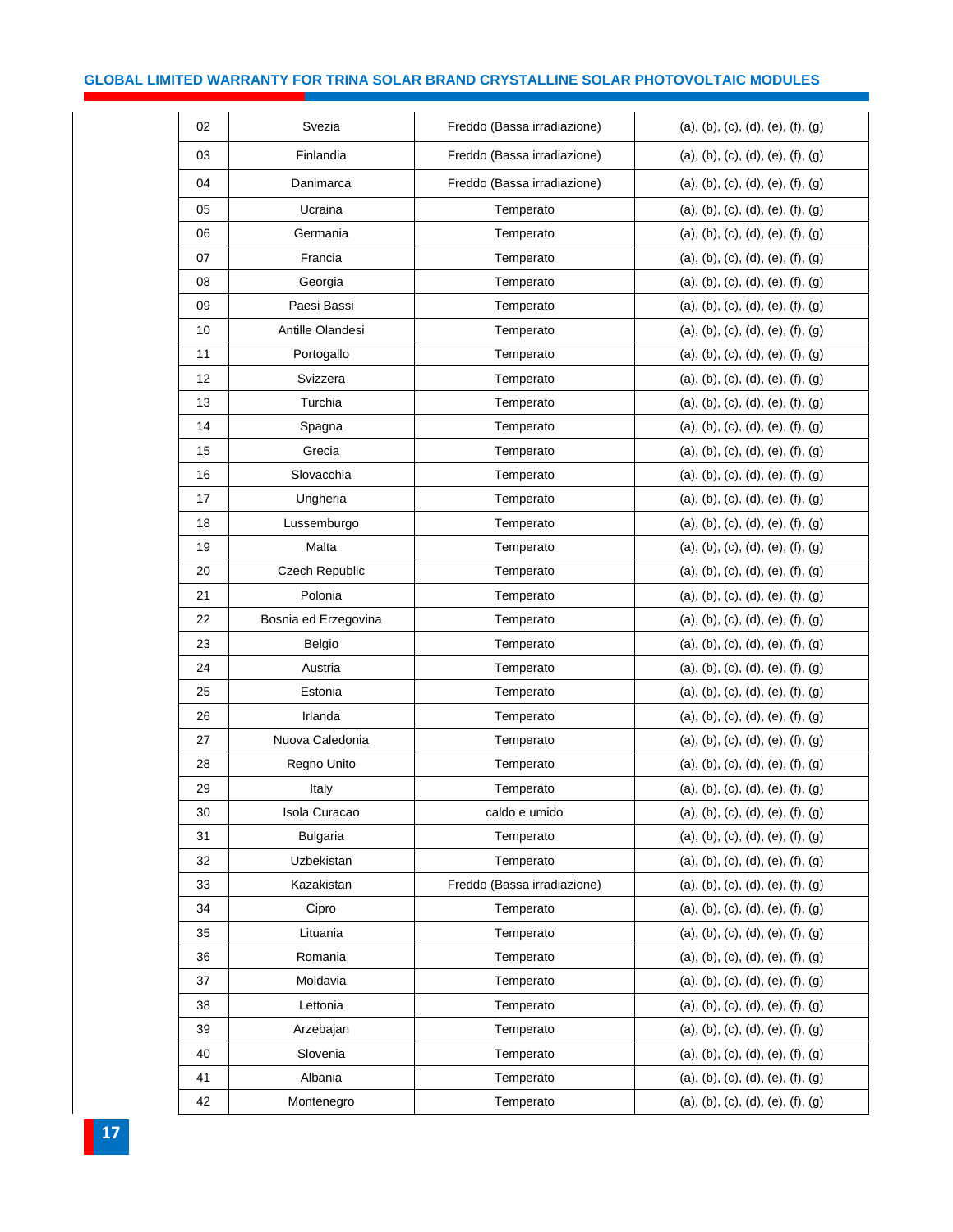# **Trinasolar**

|            | 43 | Macedonia del Nord       | Temperato                   | (a), (b), (c), (d), (e), (f), (g) |
|------------|----|--------------------------|-----------------------------|-----------------------------------|
|            | 44 | Serbia                   | Temperato                   | (a), (b), (c), (d), (e), (f), (g) |
|            | 45 | Croazia                  | Temperato                   | (a), (b), (c), (d), (e), (f), (g) |
|            | 46 | Kosovo                   | Temperato                   | (a), (b), (c), (d), (e), (f), (g) |
|            | 01 | Calcutta                 | caldo e umido               | (a), (b), (c), (d), (e), (f), (g) |
|            | 02 | Telangana                | Temperato                   | (a), (b), (c), (d), (e), (f), (g) |
|            | 03 | Andhra Pradesh           | Temperato                   | (a), (b), (c), (d), (e), (f), (g) |
|            | 04 | Tripura                  | Temperato                   | (a), (b), (c), (d), (e), (f), (g) |
|            | 05 | Kerala                   | Temperato                   | (a), (b), (c), (d), (e), (f), (g) |
|            | 06 | Rajasthan                | Temperato                   | (a), (b), (c), (d), (e), (f), (g) |
|            | 07 | West Bengal              | Temperato                   | (a), (b), (c), (d), (e), (f), (g) |
|            | 08 | Maharashtra              | Temperato                   | (a), (b), (c), (d), (e), (f), (g) |
|            | 09 | Uttar pradesh            | Temperato                   | (a), (b), (c), (d), (e), (f), (g) |
|            | 10 | <b>Tamil Nadu</b>        | Temperato                   | (a), (b), (c), (d), (e), (f), (g) |
|            | 11 | Gujarat                  | Temperato                   | (a), (b), (c), (d), (e), (f), (g) |
|            | 13 | Karnataka                | Temperato                   | (a), (b), (c), (d), (e), (f), (g) |
|            | 14 | Madhya Pradesh           | Temperato                   | (a), (b), (c), (d), (e), (f), (g) |
|            | 16 | Punjab                   | Temperato                   | (a), (b), (c), (d), (e), (f), (g) |
| India      | 17 | Haryana                  | Temperato                   | (a), (b), (c), (d), (e), (f), (g) |
|            | 18 | Delhi                    | Temperato                   | (a), (b), (c), (d), (e), (f), (g) |
|            | 20 | <b>Bihar</b>             | Temperato                   | (a), (b), (c), (d), (e), (f), (g) |
|            | 20 | Orissa                   | Temperato                   | (a), (b), (c), (d), (e), (f), (g) |
|            | 21 | Jharkhand                | Temperato                   | (a), (b), (c), (d), (e), (f), (g) |
|            | 23 | Chhattisgarh             | Temperato                   | (a), (b), (c), (d), (e), (f), (g) |
|            | 24 | Stato di Jammu & Kashmir | Temperato                   | (a), (b), (c), (d), (e), (f), (g) |
|            | 25 | Uttarakhand              | Temperato                   | (a), (b), (c), (d), (e), (f), (g) |
|            | 26 | Himachal Pradesh         | Temperato                   | (a), (b), (c), (d), (e), (f), (g) |
|            | 27 | Goa                      | Temperato                   | (a), (b), (c), (d), (e), (f), (g) |
|            | 28 | Manipur                  | Temperato                   | (a), (b), (c), (d), (e), (f), (g) |
|            | 29 | Meghalaya                | Temperato                   | (a), (b), (c), (d), (e), (f), (g) |
|            | 30 | Nagaland                 | Temperato                   | (a), (b), (c), (d), (e), (f), (g) |
|            | 31 | Mizoram                  | Temperato                   | (a), (b), (c), (d), (e), (f), (g) |
|            | 32 | Stato di Punjab          | Temperato                   | (a), (b), (c), (d), (e), (f), (g) |
| Giappone   | 01 | Hokkaido                 | Freddo (Bassa irradiazione) | (a), (b), (c), (d), (e), (f), (g) |
|            | 02 | Except Hokkaido          | Temperato                   | (a), (b), (c), (d), (e), (f), (g) |
|            | 01 | Filippine                | caldo e umido               | (a), (b), (c), (d), (e), (f), (g) |
|            | 02 | Cambogia                 | caldo e umido               | (a), (b), (c), (d), (e), (f), (g) |
| <b>ROA</b> | 03 | Maldive                  | caldo e umido               | (a), (b), (c), (d), (e), (f), (g) |
|            | 04 | Malaysia                 | caldo e umido               | (a), (b), (c), (d), (e), (f), (g) |
|            | 05 | Myanmar                  | caldo e umido               | (a), (b), (c), (d), (e), (f), (g) |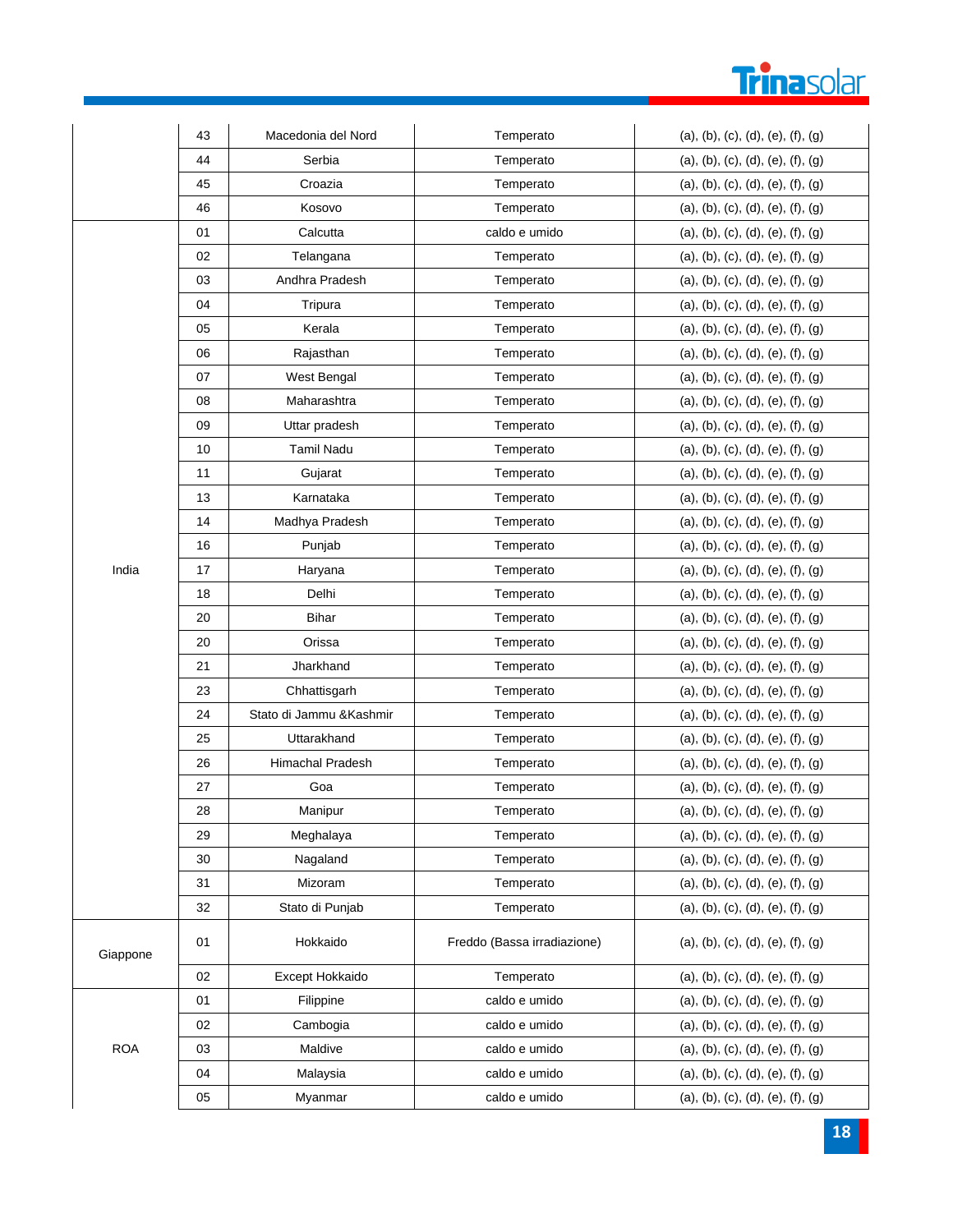# **GLOBAL LIMITED WARRANTY FOR TRINA SOLAR BRAND CRYSTALLINE SOLAR PHOTOVOLTAIC MODULES**

|            | 06 | Sri Lanka                                         | caldo e umido | (a), (b), (c), (d), (e), (f), (g) |
|------------|----|---------------------------------------------------|---------------|-----------------------------------|
|            | 07 | <b>Isole Salomone</b>                             | caldo e umido | (a), (b), (c), (d), (e), (f), (g) |
|            | 08 | Thailandia                                        | caldo e umido | (a), (b), (c), (d), (e), (f), (g) |
|            | 09 | Singapore                                         | caldo e umido | (a), (b), (c), (d), (e), (f), (g) |
|            | 10 | Indonesia                                         | caldo e umido | (a), (b), (c), (d), (e), (f), (g) |
|            | 11 | Viet Nam                                          | caldo e umido | (a), (b), (c), (d), (e), (f), (g) |
|            | 12 | Bengala                                           | caldo e umido | (a), (b), (c), (d), (e), (f), (g) |
|            | 13 | Pakistan                                          | Temperato     | (a), (b), (c), (d), (e), (f), (g) |
|            | 14 | Repubblica di Korea                               | Temperato     | (a), (b), (c), (d), (e), (f), (g) |
|            | 15 | Mongolia                                          | Temperato     | (a), (b), (c), (d), (e), (f), (g) |
|            | 16 | Nepal                                             | Temperato     | (a), (b), (c), (d), (e), (f), (g) |
|            | 17 | Nuova Zelanda                                     | Temperato     | (a), (b), (c), (d), (e), (f), (g) |
|            | 18 | Hong Kong                                         | Temperato     | (a), (b), (c), (d), (e), (f), (g) |
|            | 19 | Brunei                                            | caldo e umido | (a), (b), (c), (d), (e), (f), (g) |
|            | 01 | Costa Nord Australia                              | caldo e umido | (a), (b), (c), (d), (e), (f), (g) |
|            | 02 | Queensland                                        | caldo e umido | (a), (b), (c), (d), (e), (f), (g) |
|            | 03 | Stato di Victoria                                 | Temperato     | (a), (b), (c), (d), (e), (f), (g) |
|            | 04 | Australia territorio Capitale                     | Temperato     | (a), (b), (c), (d), (e), (f), (g) |
| <b>AUS</b> | 05 | Nuovo Galles del Sud                              | Temperato     | (a), (b), (c), (d), (e), (f), (g) |
|            | 06 | Australia occidentale                             | Temperato     | (a), (b), (c), (d), (e), (f), (g) |
|            | 07 | Tasmania                                          | Temperato     | (a), (b), (c), (d), (e), (f), (g) |
|            | 08 | Australia del Sud                                 | Temperato     | (a), (b), (c), (d), (e), (f), (g) |
|            | 01 | <b>Barbados</b>                                   | caldo e umido | (a), (b), (c), (d), (e), (f), (g) |
|            | 02 | Panama                                            | caldo e umido | (a), (b), (c), (d), (e), (f), (g) |
|            | 03 | Foreste tropicali area nord del<br><b>Brasile</b> | caldo e umido | (a), (b), (c), (d), (e), (f), (g) |
|            | 04 | Repubblica Dominicana                             | caldo e umido | (a), (b), (c), (d), (e), (f), (g) |
|            | 05 | Colombia                                          | caldo e umido | (a), (b), (c), (d), (e), (f), (g) |
|            | 06 | Costa Rica                                        | caldo e umido | (a), (b), (c), (d), (e), (f), (g) |
|            | 07 | Guyana                                            | caldo e umido | (a), (b), (c), (d), (e), (f), (g) |
|            | 08 | Haiti                                             | caldo e umido | (a), (b), (c), (d), (e), (f), (g) |
| LAC        | 09 | Honduras                                          | caldo e umido | (a), (b), (c), (d), (e), (f), (g) |
|            | 10 | Martinica                                         | caldo e umido | (a), (b), (c), (d), (e), (f), (g) |
|            | 11 | Peru                                              | caldo e umido | (a), (b), (c), (d), (e), (f), (g) |
|            | 12 | Argentina                                         | Temperato     | (a), (b), (c), (d), (e), (f), (g) |
|            | 13 | Messico                                           | Temperato     | (a), (b), (c), (d), (e), (f), (g) |
|            | 14 | Nicaragua                                         | caldo e umido | (a), (b), (c), (d), (e), (f), (g) |
|            | 15 | El Salvador                                       | caldo e umido | (a), (b), (c), (d), (e), (f), (g) |
|            | 16 | Uruguay                                           | Temperato     | (a), (b), (c), (d), (e), (f), (g) |
|            | 17 | Jamaica                                           | Temperato     | (a), (b), (c), (d), (e), (f), (g) |
|            | 18 | Cile                                              | Temperato     | (a), (b), (c), (d), (e), (f), (g) |
|            |    |                                                   |               |                                   |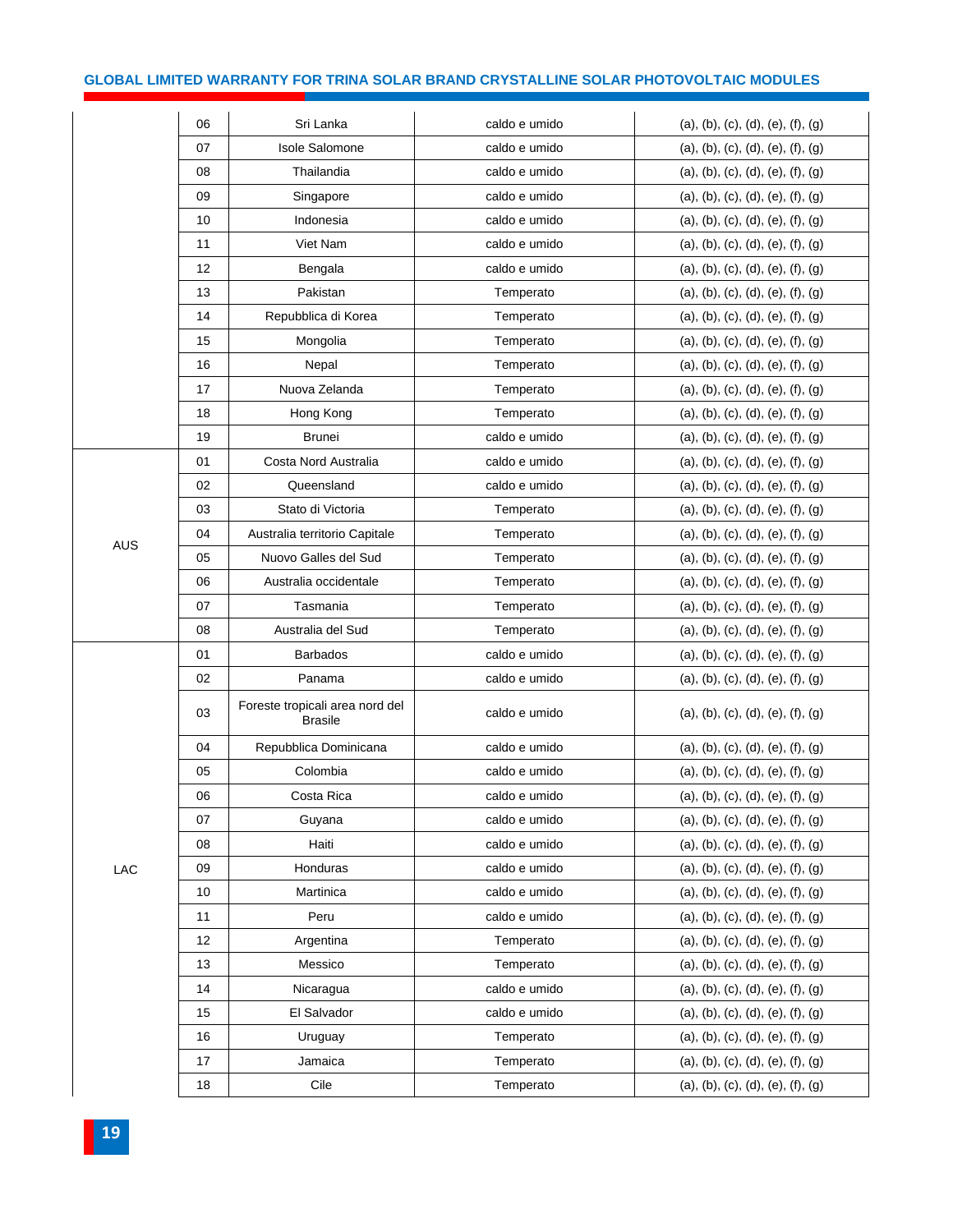

|            | 19 | <b>Brasile (eccetto Foreste</b><br>tropicali area nord del Brasile) | Temperato                                                    | (a), (b), (c), (d), (e), (f), (g) |
|------------|----|---------------------------------------------------------------------|--------------------------------------------------------------|-----------------------------------|
|            | 20 | La Joya                                                             | Temperato                                                    | (a), (b), (c), (d), (e), (f), (g) |
|            | 21 | <b>Bolivia</b>                                                      | Temperato                                                    | (a), (b), (c), (d), (e), (f), (g) |
|            | 22 | Repubblica del Guatemala                                            | caldo e umido                                                | (a), (b), (c), (d), (e), (f), (g) |
|            | 23 | Santa Lucia                                                         | caldo e umido                                                | (a), (b), (c), (d), (e), (f), (g) |
|            | 24 | Bahamas                                                             | caldo e umido                                                | (a), (b), (c), (d), (e), (f), (g) |
|            | 25 | Porto Rico                                                          | caldo e umido                                                | (a), (b), (c), (d), (e), (f), (g) |
|            | 26 | Paraguay                                                            | Temperato                                                    | (a), (b), (c), (d), (e), (f), (g) |
|            | 27 | Isole dei Caraibi                                                   | caldo e umido                                                | (a), (b), (c), (d), (e), (f), (g) |
|            | 28 | Arequipa                                                            | Temperato                                                    | (a), (b), (c), (d), (e), (f), (g) |
|            | 29 | Moquegua                                                            | Temperato                                                    | (a), (b), (c), (d), (e), (f), (g) |
|            | 01 | Hainan                                                              | caldo e umido                                                | (a), (b), (c), (d), (e), (f), (g) |
| <b>CHN</b> | 02 | Inner Mongolia                                                      | Freddo (Bassa irradiazione)                                  | (a), (b), (c), (d), (e), (f), (g) |
|            | 03 | Sinkiang                                                            | Elevata differenza di temperatura ed<br>elevata irradiazione | (a), (b), (c), (d), (e), (f), (g) |
|            | 04 | Tibet                                                               | Elevata differenza di temperatura ed<br>elevata irradiazione | (a), (b), (c), (d), (e), (f), (g) |
|            | 05 | Golmud                                                              | Elevata differenza di temperatura ed<br>elevata irradiazione | (a), (b), (c), (d), (e), (f), (g) |
|            | 06 | Gansu                                                               | Elevata differenza di temperatura ed<br>elevata irradiazione | (a), (b), (c), (d), (e), (f), (g) |
|            | 07 | Heilongjiang                                                        | Freddo (Bassa irradiazione)                                  | (a), (b), (c), (d), (e), (f), (g) |
|            | 08 | Jilin                                                               | Freddo (Bassa irradiazione)                                  | (a), (b), (c), (d), (e), (f), (g) |
|            | 09 | Anhui                                                               | Temperato                                                    | (a), (b), (c), (d), (e), (f), (g) |
|            | 10 | Hebei                                                               | Temperato                                                    | (a), (b), (c), (d), (e), (f), (g) |
|            | 11 | Jiangsu                                                             | Temperato                                                    | (a), (b), (c), (d), (e), (f), (g) |
|            | 12 | Fujian                                                              | Temperato                                                    | (a), (b), (c), (d), (e), (f), (g) |
|            | 13 | Yunnan                                                              | Temperato                                                    | (a), (b), (c), (d), (e), (f), (g) |
|            | 14 | Szechwan                                                            | Temperato                                                    | (a), (b), (c), (d), (e), (f), (g) |
|            | 15 | Ningxia                                                             | Temperato                                                    | (a), (b), (c), (d), (e), (f), (g) |
|            | 16 | Guizhou                                                             | Temperato                                                    | (a), (b), (c), (d), (e), (f), (g) |
|            | 17 | Shanxi                                                              | Temperato                                                    | (a), (b), (c), (d), (e), (f), (g) |
|            | 18 | Henan                                                               | Temperato                                                    | (a), (b), (c), (d), (e), (f), (g) |
|            | 19 | Hubei                                                               | Temperato                                                    | (a), (b), (c), (d), (e), (f), (g) |
|            | 20 | Hunan                                                               | Temperato                                                    | (a), (b), (c), (d), (e), (f), (g) |
|            | 21 | Guangdong                                                           | Temperato                                                    | (a), (b), (c), (d), (e), (f), (g) |
|            | 22 | Guangxi                                                             | Temperato                                                    | (a), (b), (c), (d), (e), (f), (g) |
|            | 23 | Liaoning                                                            | Temperato                                                    | (a), (b), (c), (d), (e), (f), (g) |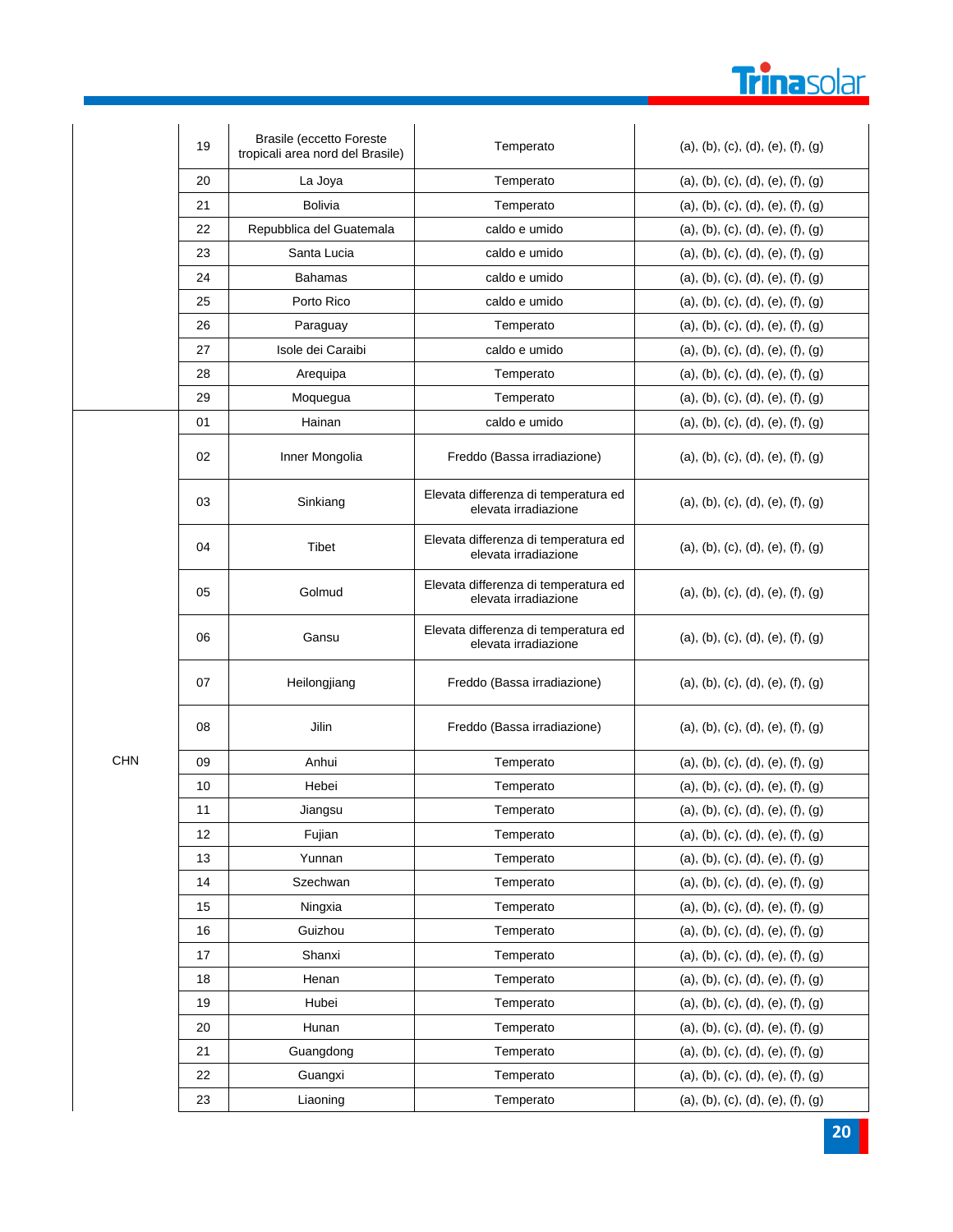# **GLOBAL LIMITED WARRANTY FOR TRINA SOLAR BRAND CRYSTALLINE SOLAR PHOTOVOLTAIC MODULES**

|            | 24 | Shanghai       | Temperato                                                    | (a), (b), (c), (d), (e), (f), (g) |
|------------|----|----------------|--------------------------------------------------------------|-----------------------------------|
|            | 25 | Tianjin        | Temperato                                                    | (a), (b), (c), (d), (e), (f), (g) |
|            | 26 | Jiangxi        | Temperato                                                    | (a), (b), (c), (d), (e), (f), (g) |
|            | 27 | Shaanxi        | Temperato                                                    | (a), (b), (c), (d), (e), (f), (g) |
|            | 28 | Shandong       | Temperato                                                    | (a), (b), (c), (d), (e), (f), (g) |
|            | 29 | Chongqing      | Temperato                                                    | (a), (b), (c), (d), (e), (f), (g) |
|            | 30 | Beijing        | Temperato                                                    | (a), (b), (c), (d), (e), (f), (g) |
|            | 31 | Zhejiang       | Temperato                                                    | (a), (b), (c), (d), (e), (f), (g) |
|            | 32 | Taiwan         | caldo e umido                                                | (a), (b), (c), (d), (e), (f), (g) |
|            | 01 | Florida        | caldo e umido                                                | (a), (b), (c), (d), (e), (f), (g) |
|            | 02 | California     | Elevata differenza di temperatura ed<br>elevata irradiazione | (a), (b), (c), (d), (e), (f), (g) |
|            | 03 | Arizona        | Elevata differenza di temperatura ed<br>elevata irradiazione | (a), (b), (c), (d), (e), (f), (g) |
|            | 04 | Texas          | Elevata differenza di temperatura ed<br>elevata irradiazione | (a), (b), (c), (d), (e), (f), (g) |
|            | 05 | Alaska         | Freddo (Bassa irradiazione)                                  | (a), (b), (c), (d), (e), (f), (g) |
|            | 06 | Massachusetts  | Temperato                                                    | (a), (b), (c), (d), (e), (f), (g) |
|            | 07 | New Jersey     | Temperato                                                    | (a), (b), (c), (d), (e), (f), (g) |
|            | 08 | North Carolina | Temperato                                                    | (a), (b), (c), (d), (e), (f), (g) |
|            | 09 | New Canaan     | Temperato                                                    | (a), (b), (c), (d), (e), (f), (g) |
|            | 10 | New York       | Temperato                                                    | (a), (b), (c), (d), (e), (f), (g) |
|            | 11 | Hawaii         | caldo e umido                                                | (a), (b), (c), (d), (e), (f), (g) |
|            | 12 | Montana        | Temperato                                                    | (a), (b), (c), (d), (e), (f), (g) |
| <b>USA</b> | 13 | Nebraska       | Temperato                                                    | (a), (b), (c), (d), (e), (f), (g) |
|            | 14 | Nevada         | Temperato                                                    | (a), (b), (c), (d), (e), (f), (g) |
|            | 15 | New Hampshire  | Temperato                                                    | (a), (b), (c), (d), (e), (f), (g) |
|            | 16 | New Mexico     | Temperato                                                    | (a), (b), (c), (d), (e), (f), (g) |
|            | 17 | North Dakota   | Temperato                                                    | (a), (b), (c), (d), (e), (f), (g) |
|            | 18 | Ohio           | Temperato                                                    | (a), (b), (c), (d), (e), (f), (g) |
|            | 19 | Oklahoma       | Temperato                                                    | (a), (b), (c), (d), (e), (f), (g) |
|            | 20 | Oregon         | Temperato                                                    | (a), (b), (c), (d), (e), (f), (g) |
|            | 21 | Pennsylvania   | Temperato                                                    | (a), (b), (c), (d), (e), (f), (g) |
|            | 22 | Rhode Island   | Temperato                                                    | (a), (b), (c), (d), (e), (f), (g) |
|            | 23 | South Dakota   | Temperato                                                    | (a), (b), (c), (d), (e), (f), (g) |
|            | 24 | Tennessee      | Temperato                                                    | (a), (b), (c), (d), (e), (f), (g) |
|            | 25 | Utah           | Temperato                                                    | (a), (b), (c), (d), (e), (f), (g) |
|            | 26 | Vermont        | Temperato                                                    | (a), (b), (c), (d), (e), (f), (g) |
|            | 27 | Virginia       | Temperato                                                    | (a), (b), (c), (d), (e), (f), (g) |
|            | 28 | Washington     | Temperato                                                    | (a), (b), (c), (d), (e), (f), (g) |
|            | 29 | West Virginia  | Temperato                                                    | (a), (b), (c), (d), (e), (f), (g) |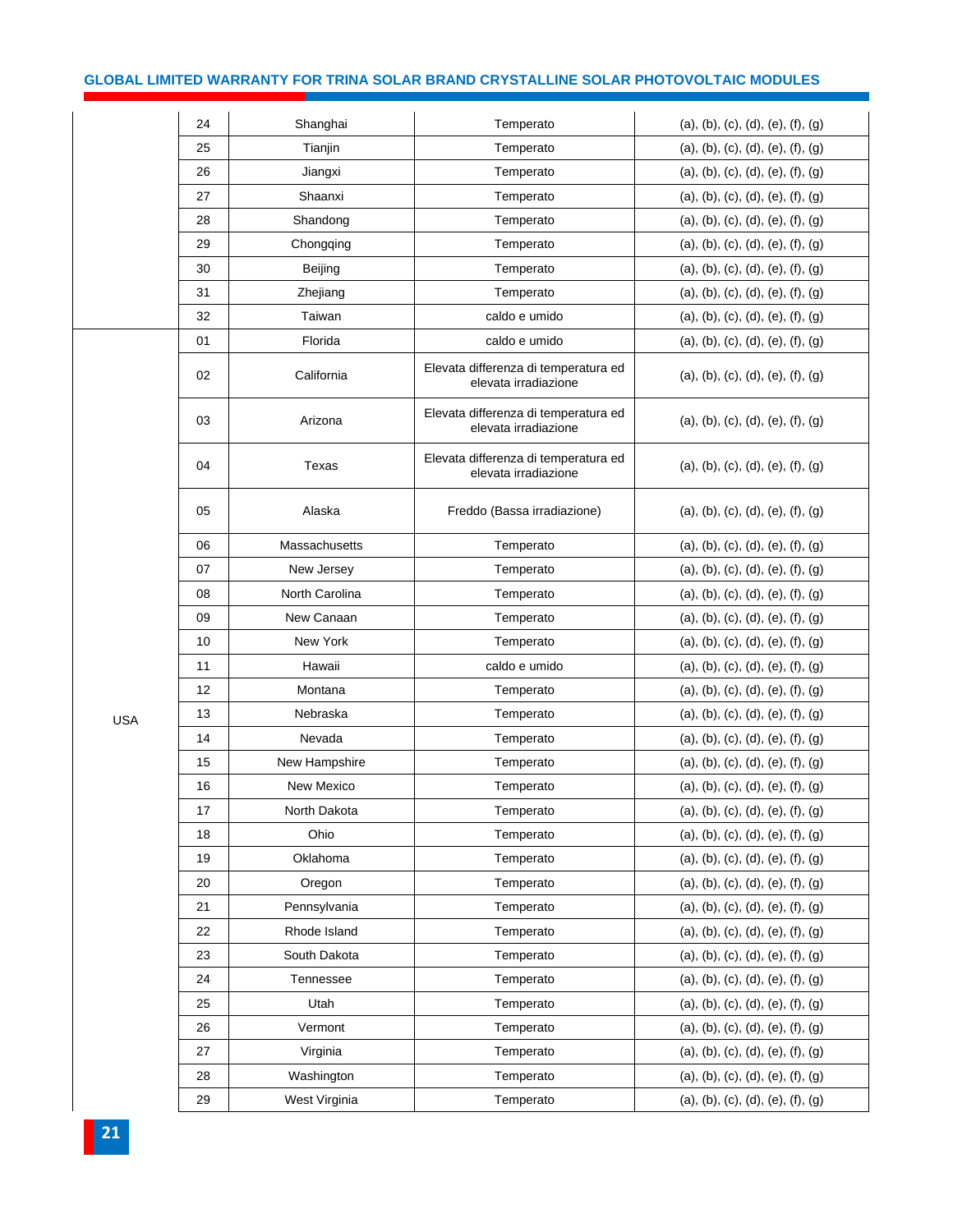

|         | 30 | Wisconsin       | Temperato                   | (a), (b), (c), (d), (e), (f), (g) |
|---------|----|-----------------|-----------------------------|-----------------------------------|
|         | 31 | Wyoming         | Temperato                   | (a), (b), (c), (d), (e), (f), (g) |
|         | 32 | Alabama         | Temperato                   | (a), (b), (c), (d), (e), (f), (g) |
|         | 33 | Arkansas        | Temperato                   | (a), (b), (c), (d), (e), (f), (g) |
|         | 34 | Colorado        | Temperato                   | (a), (b), (c), (d), (e), (f), (g) |
|         | 35 | Connecticut     | Temperato                   | (a), (b), (c), (d), (e), (f), (g) |
|         | 36 | Delaware        | Temperato                   | (a), (b), (c), (d), (e), (f), (g) |
|         | 37 | Georgia state   | Temperato                   | (a), (b), (c), (d), (e), (f), (g) |
|         | 38 | Idaho           | Temperato                   | (a), (b), (c), (d), (e), (f), (g) |
|         | 39 | <b>Illinois</b> | Temperato                   | (a), (b), (c), (d), (e), (f), (g) |
|         | 40 | Indiana         | Temperato                   | (a), (b), (c), (d), (e), (f), (g) |
|         | 41 | lowa            | Temperato                   | (a), (b), (c), (d), (e), (f), (g) |
|         | 42 | Kansas          | Temperato                   | (a), (b), (c), (d), (e), (f), (g) |
|         | 43 | Kentucky        | Temperato                   | (a), (b), (c), (d), (e), (f), (g) |
|         | 44 | Louisiana       | Temperato                   | (a), (b), (c), (d), (e), (f), (g) |
|         | 45 | Maine           | Temperato                   | (a), (b), (c), (d), (e), (f), (g) |
|         | 46 | Maryland        | Temperato                   | (a), (b), (c), (d), (e), (f), (g) |
|         | 47 | Michigan        | Temperato                   | (a), (b), (c), (d), (e), (f), (g) |
|         | 48 | Minnesota       | Temperato                   | (a), (b), (c), (d), (e), (f), (g) |
|         | 49 | Mississippi     | Temperato                   | (a), (b), (c), (d), (e), (f), (g) |
|         | 50 | Missouri        | Temperato                   | (a), (b), (c), (d), (e), (f), (g) |
|         | 51 | South Carolina  | Temperato                   | (a), (b), (c), (d), (e), (f), (g) |
| Canada  | 01 | Canada          | Freddo (Bassa irradiazione) | (a), (b), (c), (d), (e), (f), (g) |
| Russia  | 01 | Russia          | Freddo (Bassa irradiazione) | (a), (b), (c), (d), (e), (f), (g) |
| Armenia | 01 | Yerevan         | Temperato                   | (a), (b), (c), (d), (e), (f), (g) |

TS-M-2137